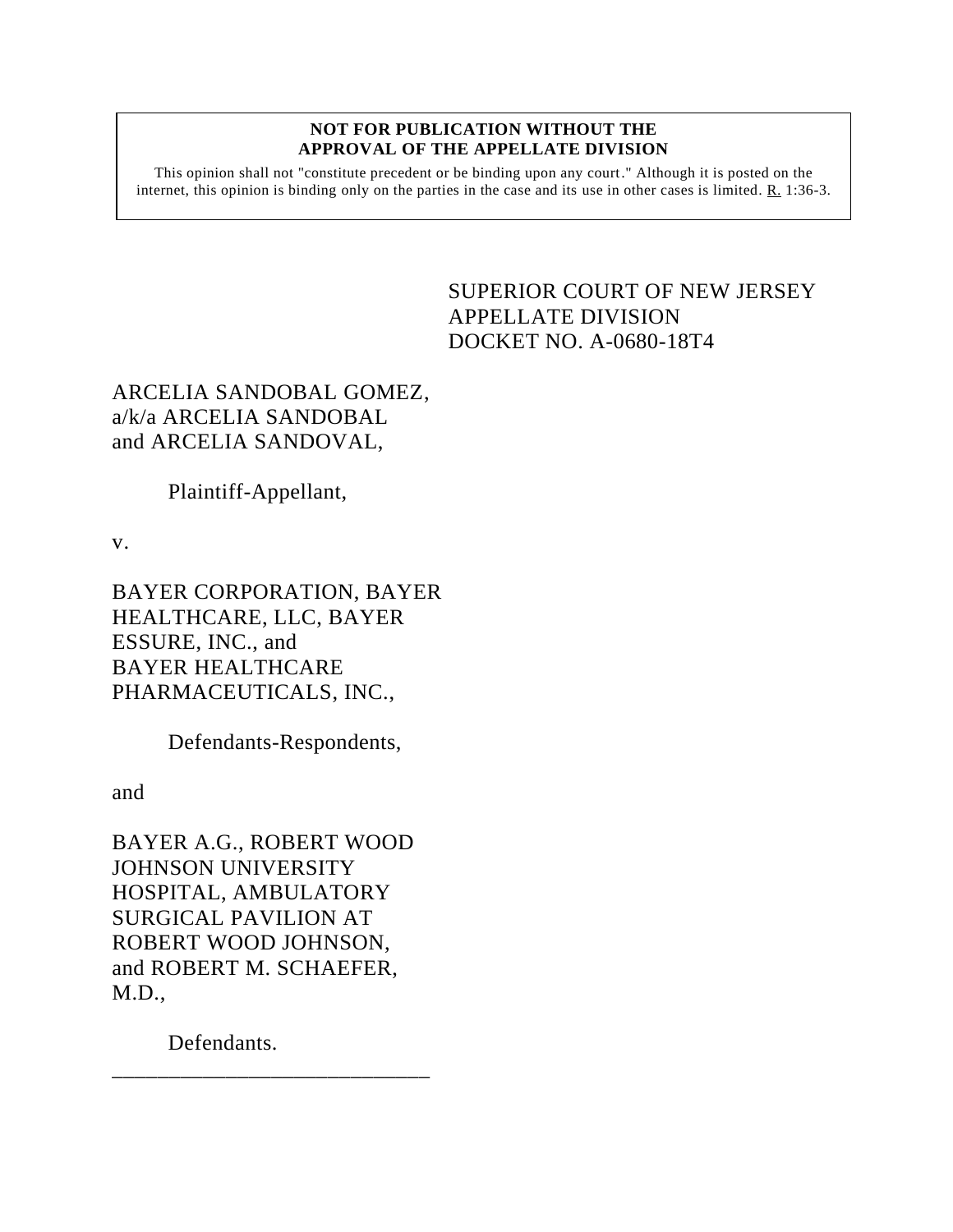Argued November 18, 2019 – Decided January 14, 2020

Before Judges Sabatino, Sumners and Geiger.

On appeal from the Superior Court of New Jersey, Law Division, Middlesex County, Docket No. L-4930-17.

Neal M. Unger argued the cause for appellant (Neil M. Unger, PC, attorneys; Neal M. Unger, of counsel and on the briefs; Ronald L. Lueddeke, Jr., on the briefs).

Erika L. Maley (Sidley Austin LLP) of the Washington, DC Bar, admitted pro hac vice, argued the cause for respondents (DLA Piper, LLP, and Erika L. Maley, attorneys; Jonathan F. Cohn (Sidley Austin LLP) of the Washington, DC Bar, admitted pro hac vice, Brian J. Pendleton, Jr., and Christopher M. Strongosky, of counsel and on the brief; Kristin A. Pacio, on the brief).

## PER CURIAM

Plaintiff Arcelia Sandobal Gomez appeals from the Law Division's dismissal of all her claims for damages related to the implantation of a tubal birth control device known as Essure. For the following reasons, we affirm.

I.

Essure is a permanently implanted birth control device that is not intended to be removed. Unlike other marketed permanently implanted birth control devices, insertion of Essure does not require a surgical incision. During the implantation procedure, the doctor places flexible metallic coil inserts through the vagina and cervix and into the fallopian tubes. The implanted Essure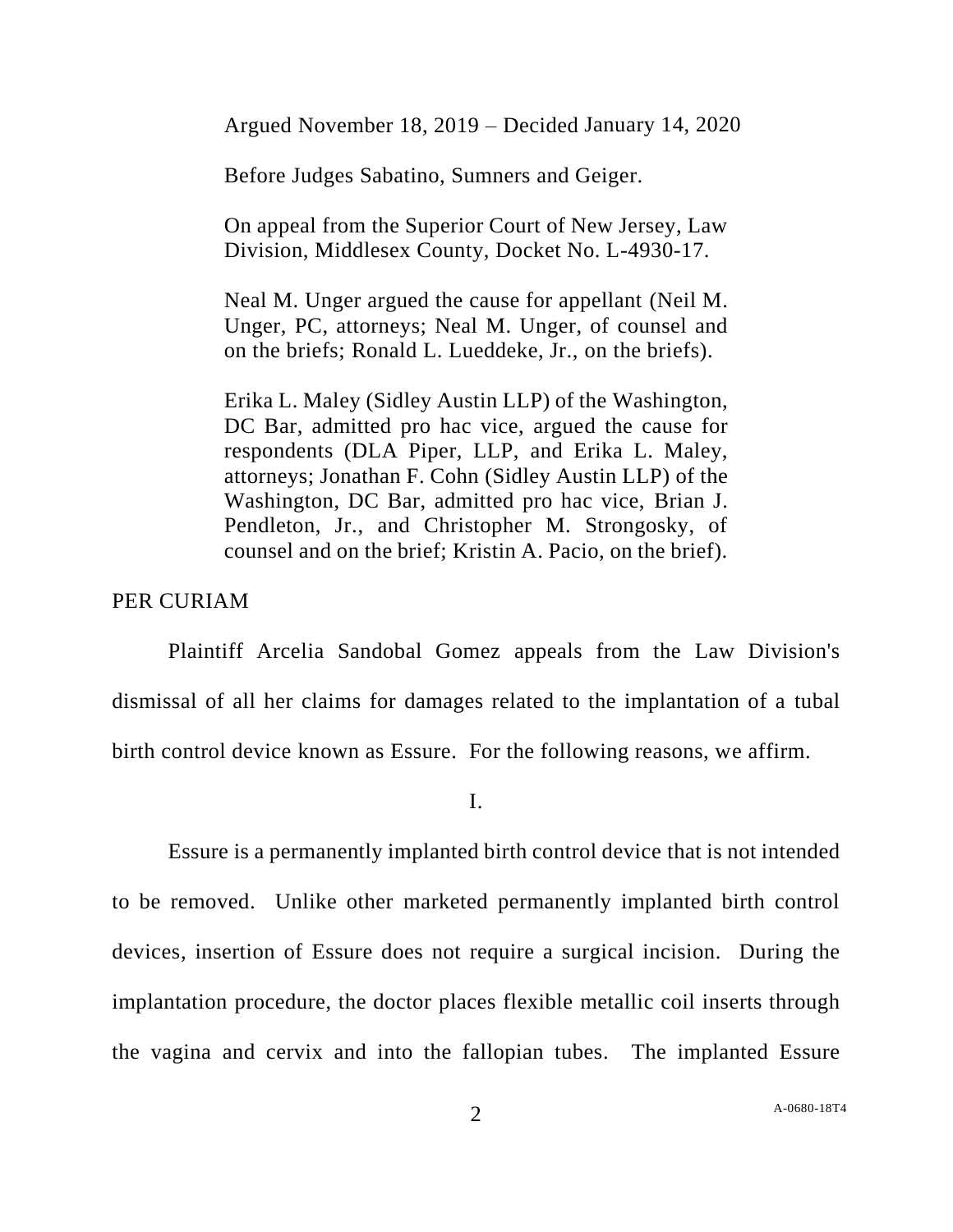stimulates growth during the three months after implantation. The tissue buildup is meant to create a physical barrier that permanently prevents sperm from reaching the woman's eggs.

Essure was designed and initially manufactured by Conceptus, Inc. It was subsequently manufactured, marketed, promoted, sold, and distributed by the following "Bayer" organizations: (1) Bayer Essure, Inc., the device's manufacturer; (2) Bayer Healthcare, LLC; (3) Bayer Healthcare Pharmaceuticals, Inc.; (4) Bayer Corp., the American parent company of Bayer Essure, Bayer Healthcare, and Bayer Healthcare Pharmaceuticals; and (5) Bayer A.G., the German parent company of Bayer Corp. (collectively the Bayer defendants). The Bayer defendants provided hysteroscopic equipment, manufactured by a third-party, for use in implanting Essure. The Bayer defendants also provided training to physicians in how to implant Essure using the hysteroscopic equipment it supplied.

A. The Statutory and Regulatory Framework

Before 1976, "the introduction of new medical devices was left largely for the States to supervise as they saw fit." Riegel v. Medtronic, Inc., 552 U.S. 312, 315 (2008). This led to inconsistent and inadequate state regulation of complex medical devices. Id. at 315-16. Congress recognized that federal oversight was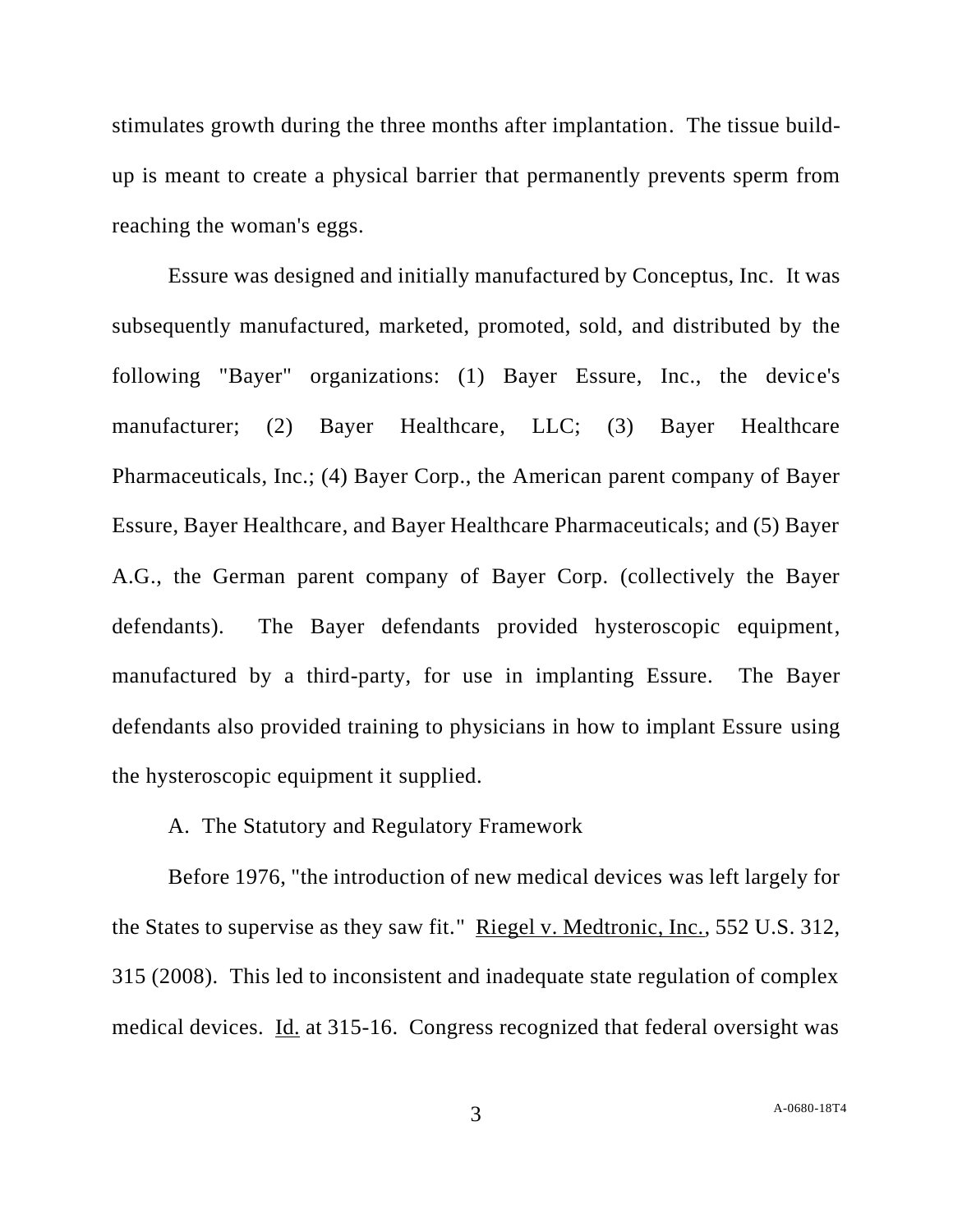needed to prevent Americans from being "put at risk from the use of unsafe and ineffective medical devices." S. Rep. 94-33, at 2 (1975).

To address these concerns, Congress enacted the Medical Device Amendments of 1976 (MDA), 21 U.S.C. §§ 360c to 360m (2018), to the Food, Drug and Cosmetic Act (FDCA), 21 U.S.C. §§ 301 to 399i. The MDA was aimed at both protecting the public and ensuring that "innovations in medical device technology [were] not stifled by unnecessary restrictions." H.R. Rep. 94- 853, at 12 (1976). To effectuate those dual goals, Congress "swept back some state obligations and imposed a regime of detailed federal oversight" administered by the Food and Drug Administration (FDA). Riegel, 552 U.S. at 316. A key goal was to avoid the undue burden imposed by inconsistent state regulation. H.R. Rep. 94-853, at 45. This led to the twofold approach implemented by Congress—combining a comprehensive "system of federal regulation over the introduction of new [medical] devices" to broad preemption of state law that imposes "any different or additional state safety or effectiveness requirements." Shuker v. Smith & Nephew, PLC, 885 F.3d 760, 765 (3d Cir. 2018) (citing 21 U.S.C. §§ 360c to 360f, 360k).

The MDA contains an express preemption clause, which preempts any state "requirement" affecting a medical device "(1) which is different from, or

4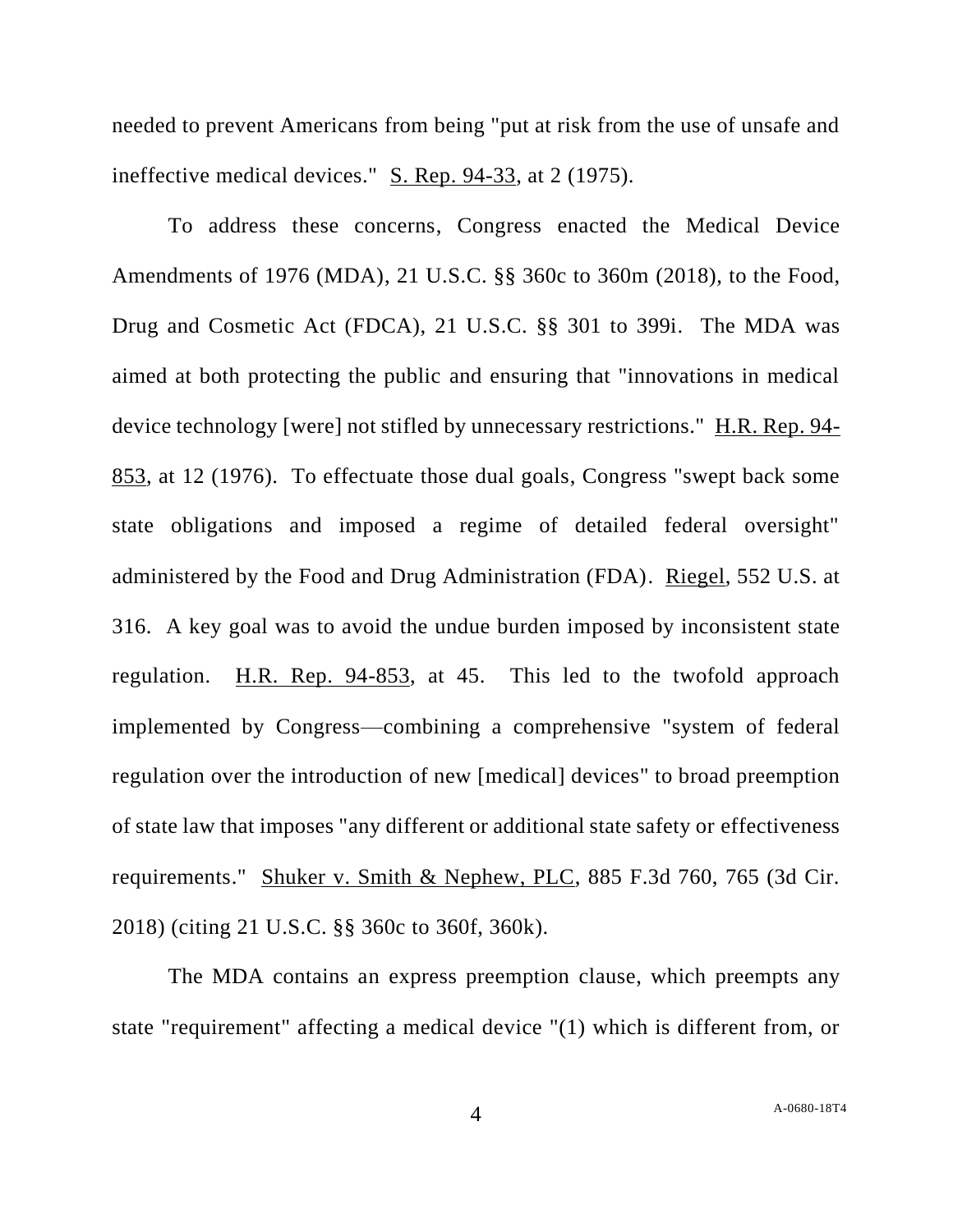in addition to, any requirement applicable under this chapter to the device, and (2) which relates to the safety or effectiveness of the device or to any other matter included in a requirement applicable to the device under this chapter." 21 U.S.C. § 360k(a). However, states are not precluded "from providing a damages remedy for claims premised on a violation of FDA regulations," if "the state duties in such a case 'parallel,' rather than add to, federal requirements." Riegel, 552 U.S. at 330 (citing Medtronic, Inc. v. Lohr, 518 U.S. 470, 495 (1996)). Nevertheless, all enforcement actions under the MDA "shall be by and in the name of the United States." 21 U.S.C. § 337(a). This section impliedly preempts suits by private parties "for noncompliance with the medical device provisions." Buckman Co. v. Plaintiffs' Legal Comm., 531 U.S. 341, 349 n.4 (2001).

The MDA "classifies medical devices in three categories based on the risk that they pose to the public." Lohr, 518 U.S. a 476. Class III devices are subject to "the most federal oversight," Shuker, 885 F.3d at 765 (quoting Riegel, 552 U.S. at 316-17), because they "presen[t] a potential unreasonable risk of illness or injury," Buckman, 531 U.S. at 344 (alteration in original) (quoting 21 U.S.C. §  $360c(a)(1)(C)(ii)(II)$ . "Before a new Class III device may be introduced to the market, the manufacturer must provide the FDA with a 'reasonable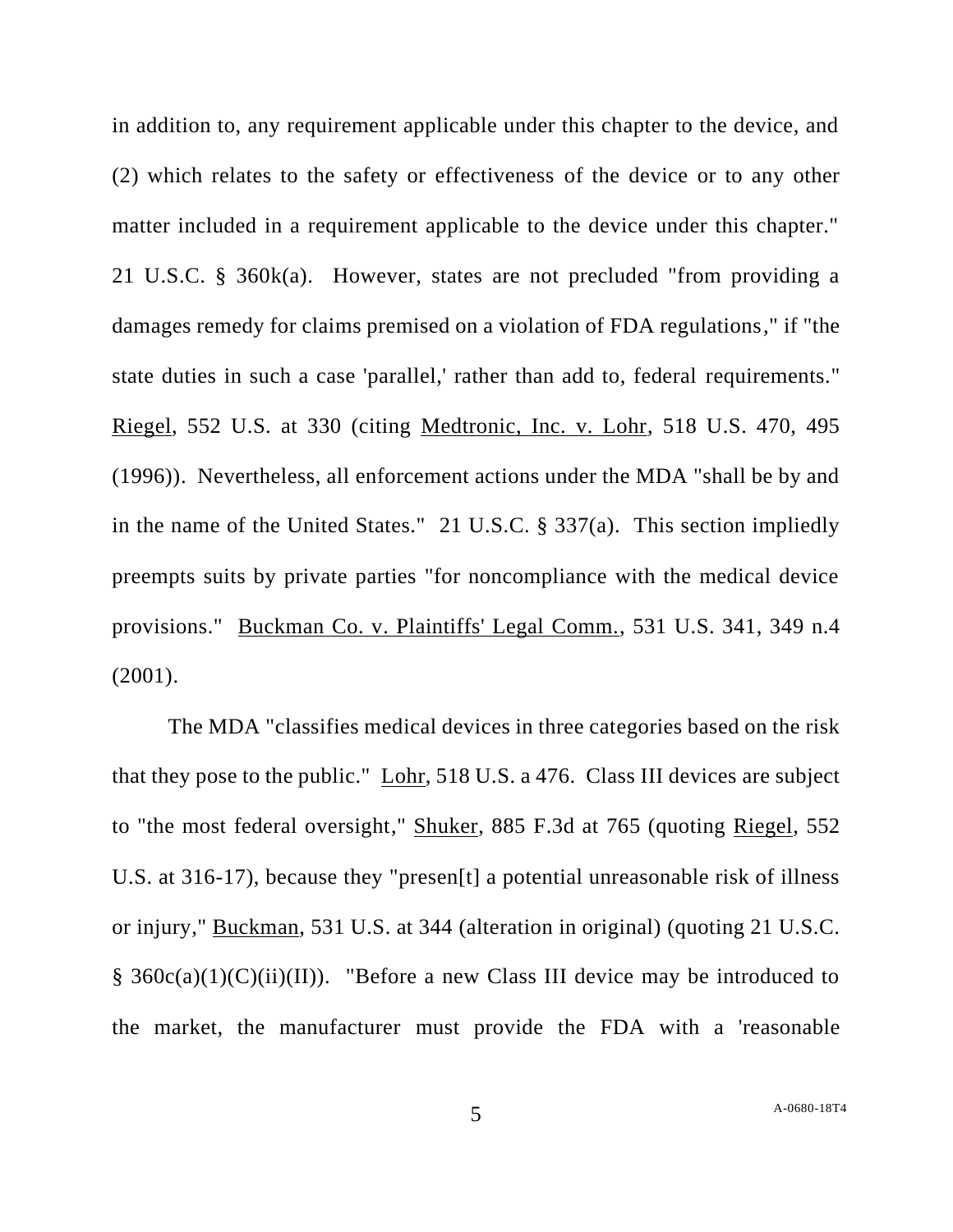assurance' that the device is both safe and effective." Lohr, 518 U.S. at 477

(citing 21 U.S.C.  $\S$  360e(d)(2)). This includes

"a detailed description of the proposed conditions of use of the device," 21 U.S.C.  $\S$  360c(a)(3)(D)(i); a sample label delineating the intended uses, 21 U.S.C. §  $360e(c)(1)(F)$ ; and "full reports of all information, published or known to or which should reasonably be known to the applicant, concerning investigations which have been made to show whether or not such device is safe and effective[.]" 21 U.S.C. §  $360e(c)(1)(A)$ .

[Cornett v. Johnson & Johnson, 414 N.J. Super. 365, 386 (App. Div. 2010), aff'd in part and modified in part, 211 N.J. 362 (2012).]

The FDA may condition PMA "on adherence to performance standards,

restrictions upon sale or distribution, or compliance with other requirements.

The agency is also free to impose device-specific restrictions by regulation."

Riegel, 552 U.S. at 319 (citations omitted).

There are two paths to approval of Class III devices. Relevant here is premarket approval (PMA) of devices that are so innovative there are no other "substantially equivalent" devices. Cornett v. Johnson & Johnson, 211 N.J. 362, 389 (2012), abrogated on other grounds, McCarrell v. Hoffmann-La Roche, Inc., 227 N.J. 569 (2017). Obtaining PMA is rigorous.

> To obtain pre-market approval, a device manufacturer must submit to the FDA full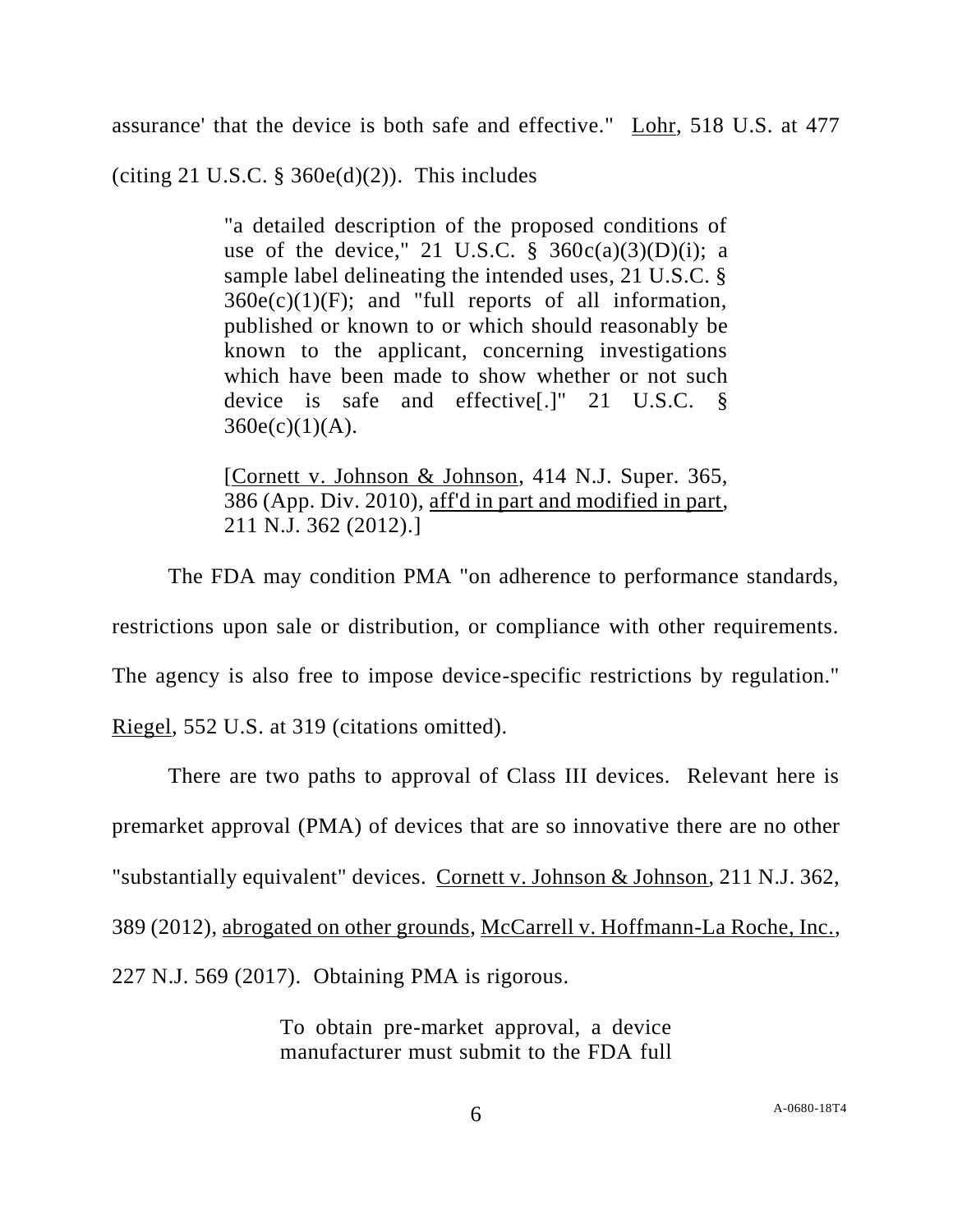reports of all investigations relating to the device's safety or effectiveness; a "full statement of the components, ingredients, and properties and of the principle or principles of operation" of the device; a full description of the manufacturing methods and the facilities and controls used for the device's manufacturing; references to any performance standards applicable to the device; samples of the device and any component parts; examples of the proposed labeling for the device; and other information[.]

[Walker v. Medtronic, Inc., 670 F.3d 569, 572-73 (4th Cir. 2012) (quoting 21 U.S.C.  $§ 360e(c)(1))$ .]

A device's labeling includes the Instructions for Use provided to physicians and the Patient Information Booklet provided to patients.

When determining whether to grant PMA, the FDA "weig[hs] any probable benefit to health from the use of the device against any probable risk of injury or illness from such use." Riegel, 552 U.S. at 318 (quoting 21 U.S.C. § 360 $c(a)(2)(C)$ ). The FDA will "grant[] [PMA] only if it finds there is a 'reasonable assurance' of the device's 'safety and effectiveness.'" Ibid. (quoting 21 U.S.C. § 360e(d)). The FDA may "approve devices that present great risks if they nonetheless offer great benefits in light of available alternatives." Ibid.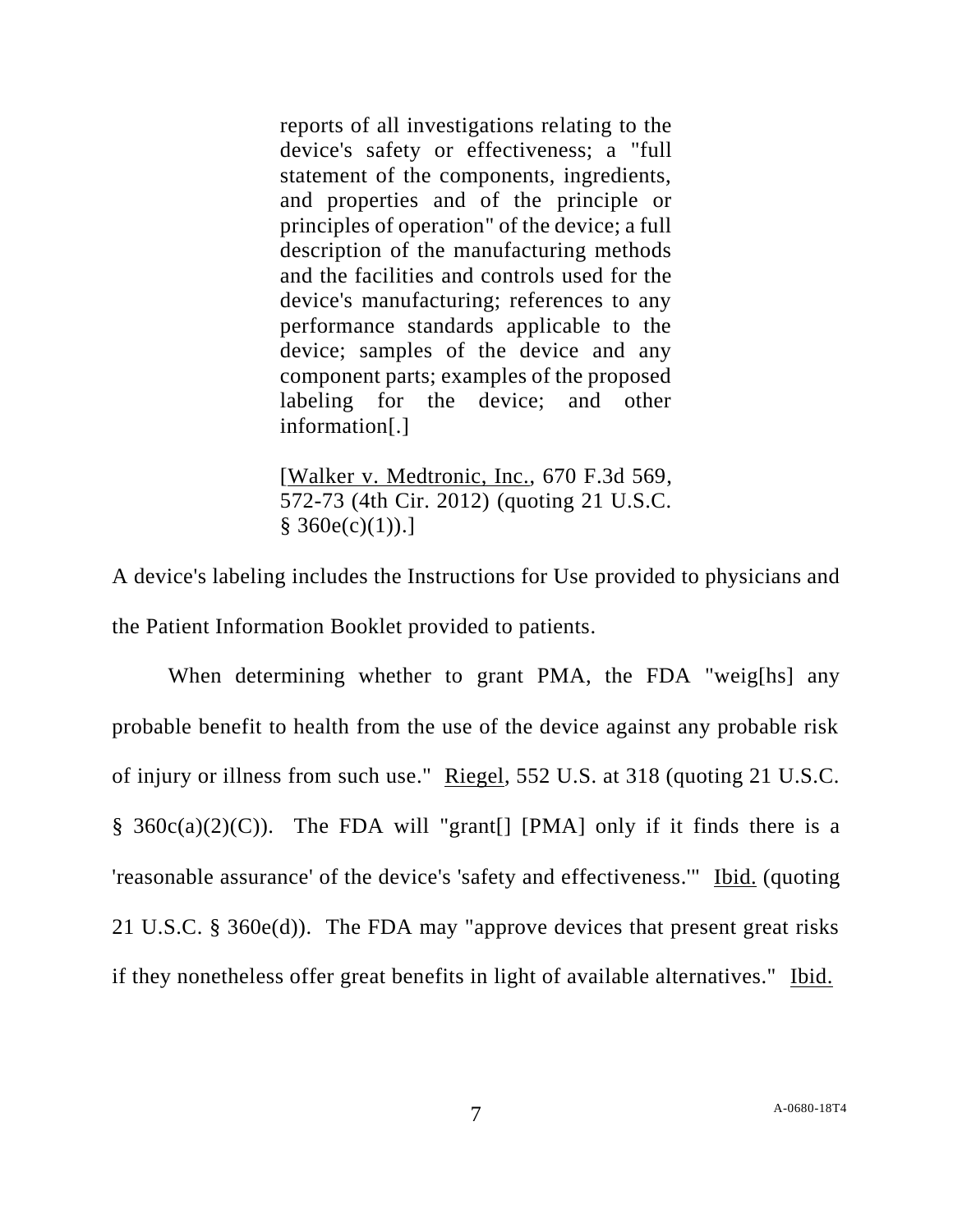PMA has important legal effects. It "incorporates an FDA finding that a device is safe and effective under the conditions of use included on the label and that the label is not false or misleading." Cornett, 211 N.J. at 381 (citing 21 U.S.C. § 360 $e(d)(1)(A)$ ). PMA also imposes federal safety requirements that preempt different or additional state requirements. Riegel, 552 U.S. at 321 (quoting 21 U.S.C.  $\S$  360 $k(a)(1)$ ).

Once a device receives PMA, the manufacturer is prohibited, without FDA approval, from making "changes in design specifications, manufacturing processes, labeling, or any other attribute, that would affect safety or effectiveness." Id. at 319. This prohibition includes adding warnings to the label, "until it submits the proposed change as part of a supplemental PMA application and obtains FDA approval." Cornett, 211 N.J. at 381 (citing 21 U.S.C. § 360e(d)(6)). Absent such FDA approval, the approved device must "be made with almost no deviations from the specifications in its approval application." Riegel, 552 U.S. at 323.

"After approval, the devices are subject to additional reporting requirements." Cornett, 211 N.J. at 381 (citing U.S.C.  $\S$  360i(a)(1), (3)).

> These include the obligation to: 1) inform the FDA of new clinical investigations or scientific studies concerning the device about which the manufacturer know or reasonably should know, 21 C.F.R. §

8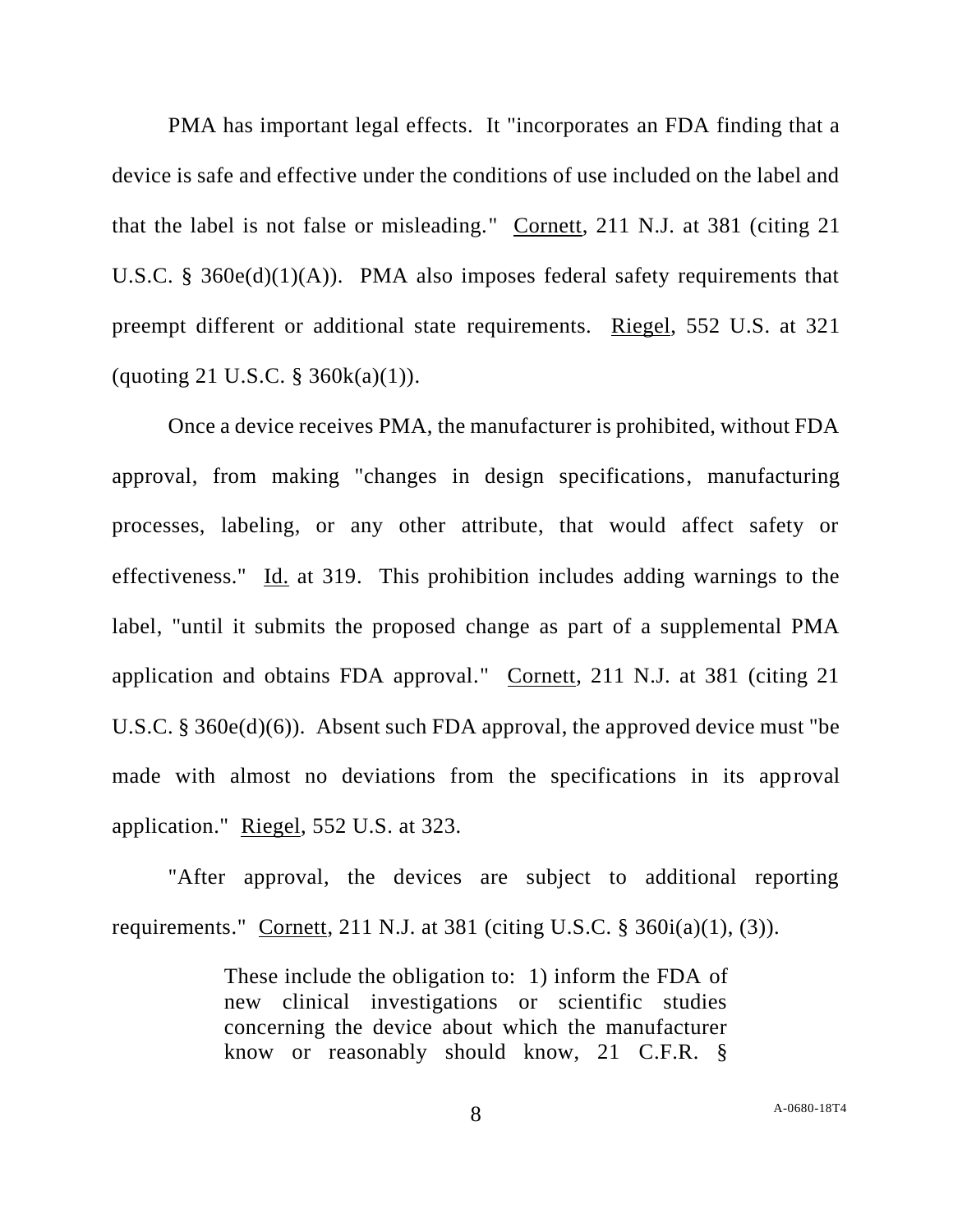$814.84(b)(2)$ ; and 2) report incidents in which the device may have caused or contributed to death or serious injury, or malfunctioned in a manner that would likely cause or contribute to death or serious injury if it recurred, 21 C.F.R. § 803.50(a).

[Id. at 381-82 (citing Riegel, 552 U.S. at 319-20).]

The FDA may withdraw the device's PMA "based on newly reported data," however, it "must withdraw approval if it determines that a device is unsafe or ineffective under the conditions in its labeling." Riegel, 552 U.S. at 319-20 (citing 21 U.S.C. §§ 360e(e)(1), 360h(e)).

B. Premarket Approval of Essure

The FDA granted Essure PMA in 2002. After Essure's approval, and

before the device was implanted in plaintiff, two pertinent PMA supplements

regarding the device's labeling were approved by the FDA:

2012: patient and physician labeling updated to include results of 5-year follow-up of subjects in Phase II and pivotal trials and information on pregnancies that have occurred in the commercial setting (that is, outside of clinical trials).

2013: patient labeling updated to include risks of chronic pain and device migration.

[FDA, Regulatory History: Essure Permanent Birth Control, https://www.fda.gov/medical-devices/essurepermanent-birth-control/regulatory-history (last updated May 15, 2019) (last visited January 2, 2020).]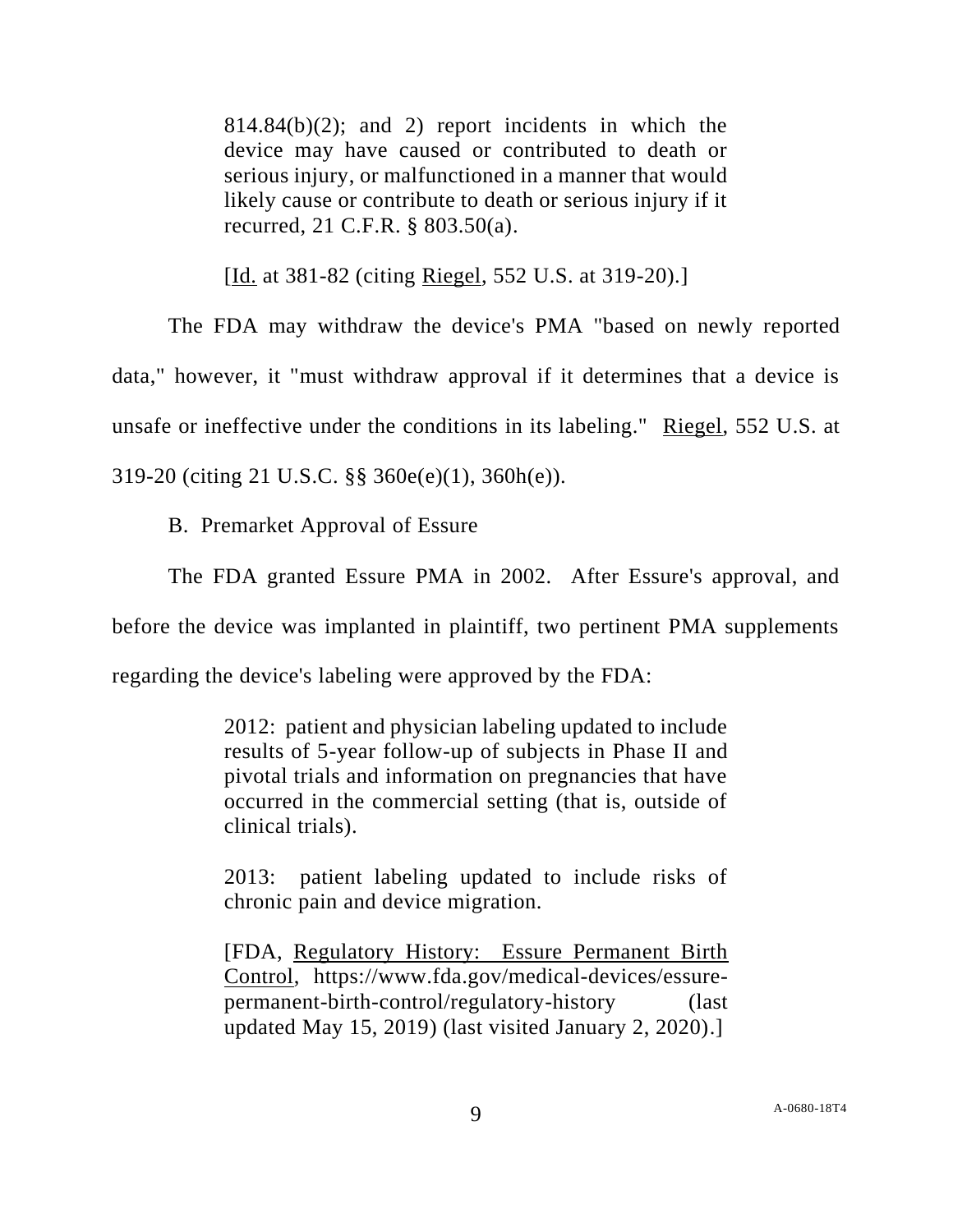C. Implantation of Essure and Alleged Resulting Problems

On October 29, 2014, Robert M. Schaefer, M.D., implanted the Essure device in plaintiff at the Ambulatory Surgical Pavilion at Robert Wood Johnson (the Surgical Center). Plaintiff claims after implantation she "experience[d] adverse reactions and side effects including . . . intermittent and severe abdominal pain and chronic and abnormal vaginal bleeding" following implantation. Plaintiff states she underwent approximately six months of diagnostic testing and the removal of uterine polyps during the period from July 2015 until January 2016. Plaintiff ultimately underwent a hysterectomy on January 13, 2016, to remove the Essure.

### D. The Litigation

On August 17, 2017, plaintiff filed a nine-count complaint alleging the following causes of action: medical malpractice (counts one and two); negligence (count three); breach of express and implied warranties (count four); gross negligence (count five); strict liability (count six); failure to warn (count seven); fraud and misrepresentation (count eight); and violation of the Consumer Fraud Act (CFA), N.J.S.A. 56:8-1 to -20 (count nine).

Plaintiff alleged the following parties committed medical malpractice: Dr. Schaefer, the Surgical Center, and Robert Wood Johnson University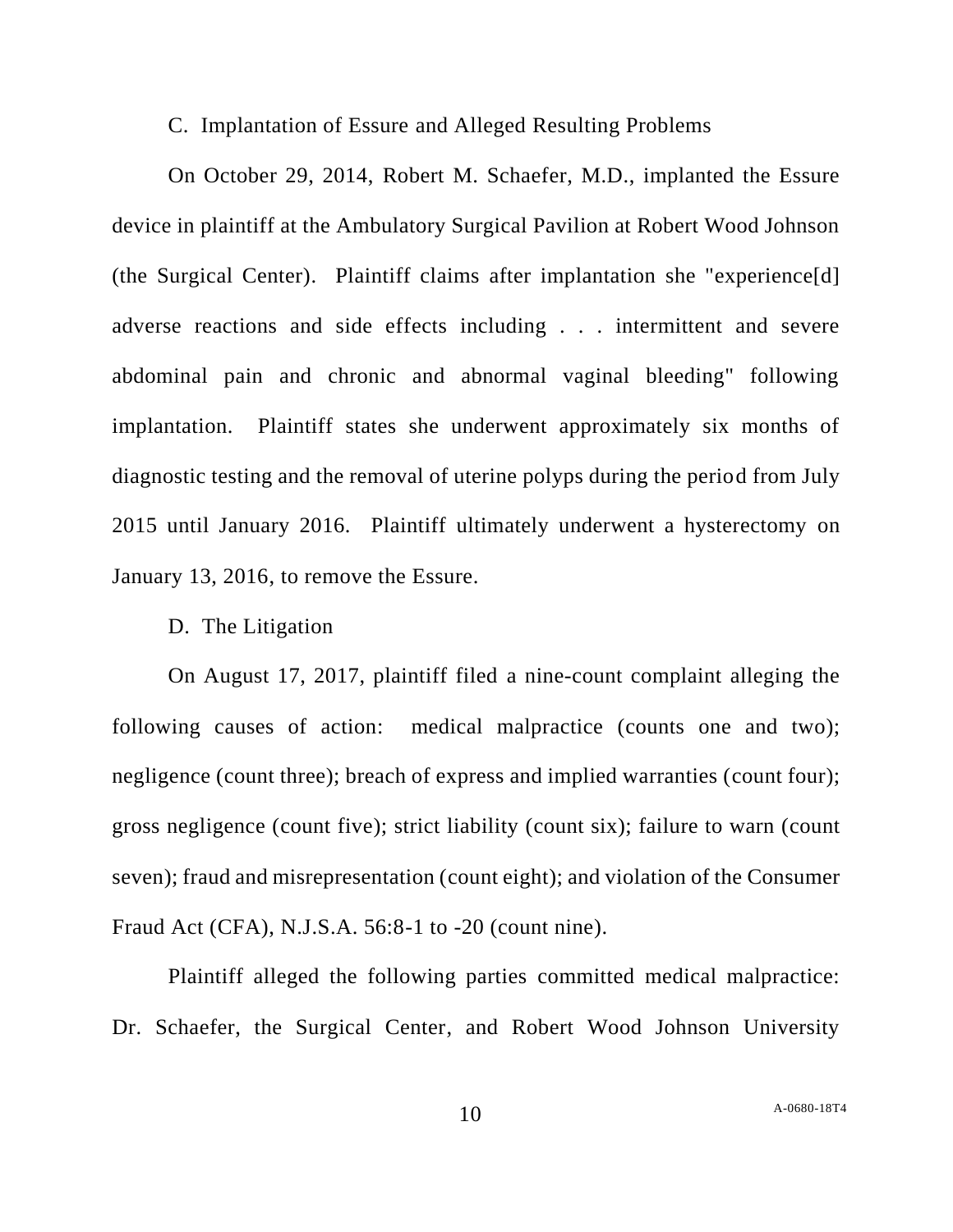Hospital (the Hospital), the owner/operator of the Surgical Center. Dr. Schaefer and the Hospital filed unopposed motions to dismiss the medical malpractice claims with prejudice for failure to file an affidavit of merit.<sup>1</sup> The motions were granted on March 29, 2018. Plaintiff does not appeal from those orders. On April 26, 2018, a stipulation of dismissal with prejudice was entered as to the Surgical Center. As a result, counts one and two were dismissed in their entirety and only the products liability and related claims asserted against the Bayer defendants (counts three through nine) remained.

The Bayer defendants moved to dismiss plaintiff's claims with prejudice as preempted by federal law and for failure to state a claim upon which relief may be granted. On August 31, 2018, the court granted the motion dismissing all claims against the Bayer defendants with prejudice.

In its written statement of reasons, the motion court stated plaintiff's claims were preempted. Noting that Essure received PMA, the court determined the FDA had established requirements applicable to the device. It further determined that "[p]laintiff's claims require a finding that issues relating to

<sup>1</sup> A plaintiff who files suit against a physician or a hospital for medical malpractice must provide the defendant with the affidavit of an appropriate expert stating that the action has merit. N.J.S.A. 2A:53A-27. The affidavit must be provided within the time limitations imposed by the statute. Ibid. Failure to do so is "deemed a failure to state a cause of action." N.J.S.A. 2A:53A-29.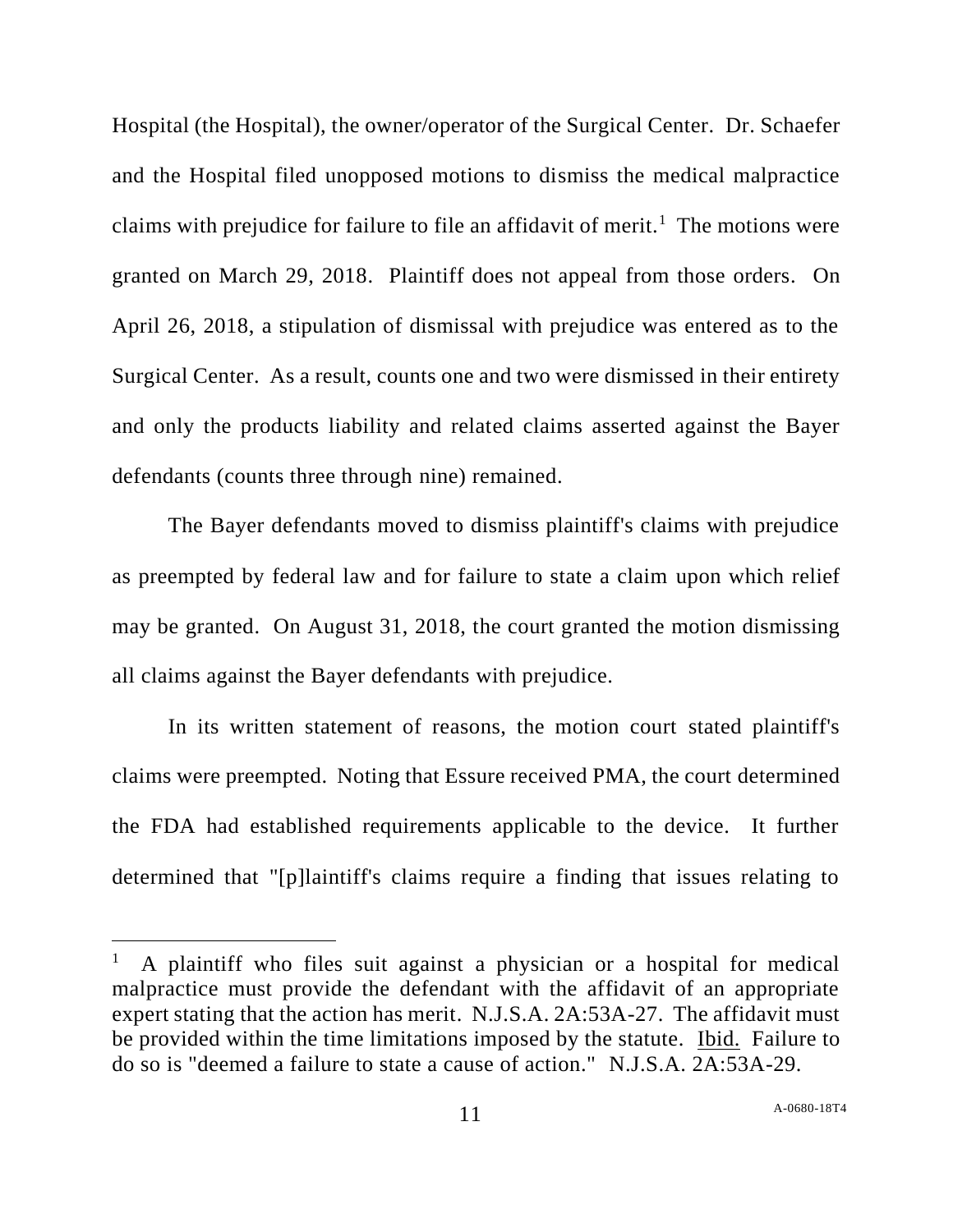factors such as warnings should have been different from the federal requirements." It further found that plaintiff failed "to show her claims fall within [the] narrow exception to this preemption rule."

The motion court also concluded that the New Jersey Product Liability Act (PLA), N.J.S.A. 2A:58C-1 to -11,

> limits the types of theories that are permissible in a products liability case such as design defects and manufacturing defects. As a result, certain claims do not fall within the PLA and are thus not permissible. These include claims made by [p]laintiff for negligent training and failure to report adverse events. As to the issue of the failure to report adverse events, this [c]ourt acknowledges that courts across the country are split. However, this [c]ourt is guided by the New Jersey Supreme Court decision of Cornett v. Johnson & Johnson, 211 N.J. 362 (2012)[,] which ruled in part that such claims are impliedly preempted. As to the claim for manufacturing defect, this [c]ourt finds that [p]laintiff has not sufficiently labeled what the violation is as it relates to federal manufacturing defects. The [c]ourt needs more than a flat allegation to understand what the actual defective manufacture is here as alleged by [p]laintiff. As a result, this [c]ourt finds that [p]laintiff has not labeled the defect and how it caused [p]laintiff's injuries, which would be necessary to state a claim and possibly proceed past a preemption analysis.

Since plaintiff's claims for medical malpractice were previously dismissed, the dismissal of her claims against the Bayer defendants was a final adjudication. This appeal followed.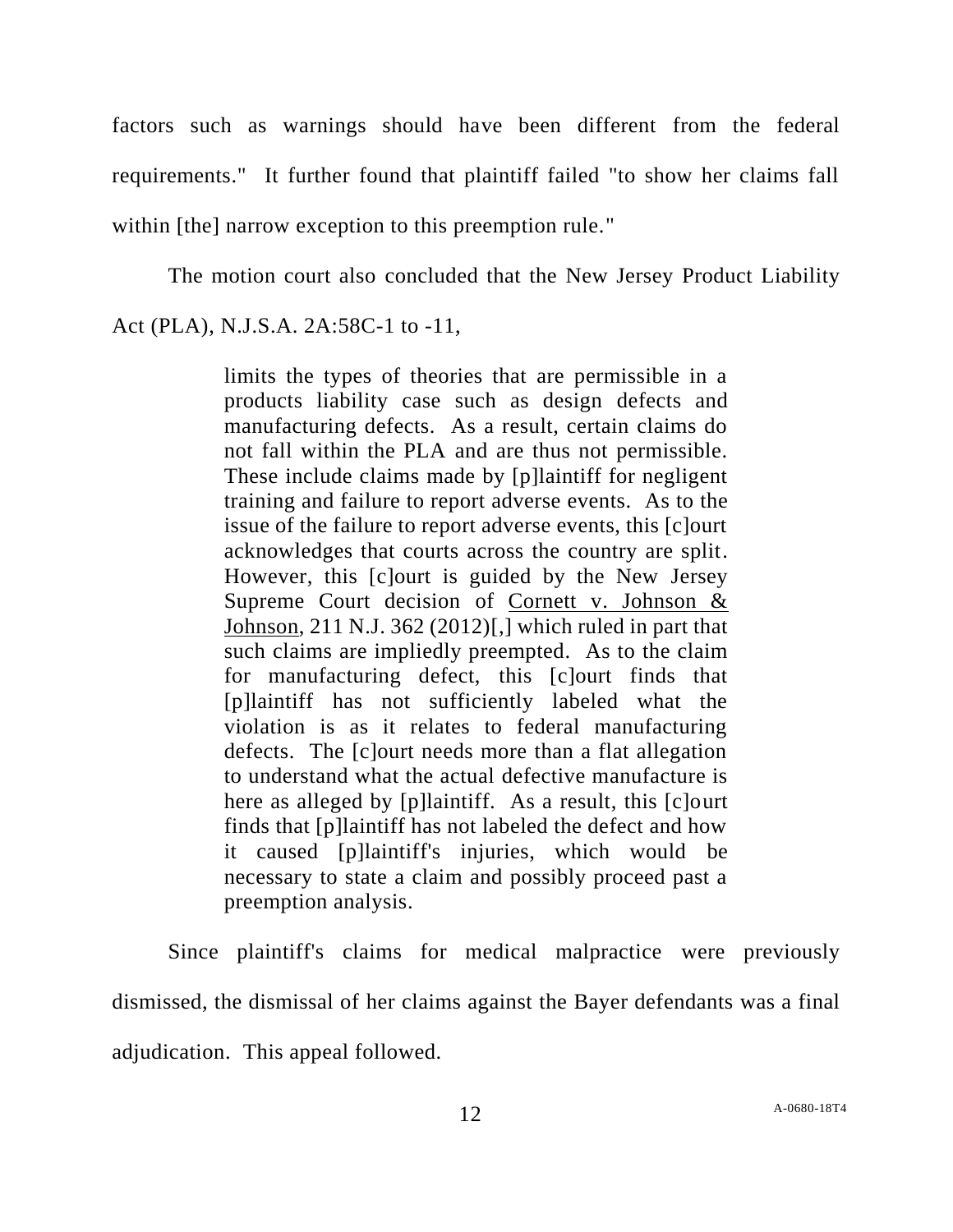Plaintiff raises the following points on appeal:

- I. THERE IS A STRONG PRESUMPTION AGAINST PREEMPTION UNDER NEW JERSEY AND FEDERAL LAW.
- II. THERE ARE VERY FEW MEDICAL DEVICE PRODUCT LIABILITY ACTIONS NATIONWIDE THAT FIND COMPLETE PREEMPTION OF A PLAINTIFF'S CLAIMS.
- III. PLAINTIFF'S CLAIMS ARE NOT PREEMPTED.
	- A. Plaintiff's Manufacturing Defect And Design Defect Claims Are Not Preempted.
	- B. Plaintiff's Breach Of Express Warranty Claims Are Not Preempted.
	- C. Plaintiff's Fraudulent And Negligent Misrepresentation And Breach Of Implied Warranty Claims Are Contained Within The Product Liability Act And Are Not Preempted.
	- D. Plaintiff's Failure To Warn Claims Are Not Preempted.
	- E. Plaintiff's Negligent Training Claims Are Not Preempted.
- IV. PLAINTIFF HAS PLED VALID CLAIMS FOR RELIEF.
	- A. Plaintiff[] Has Sufficiently Pled Facts To Show Causation And Reliance.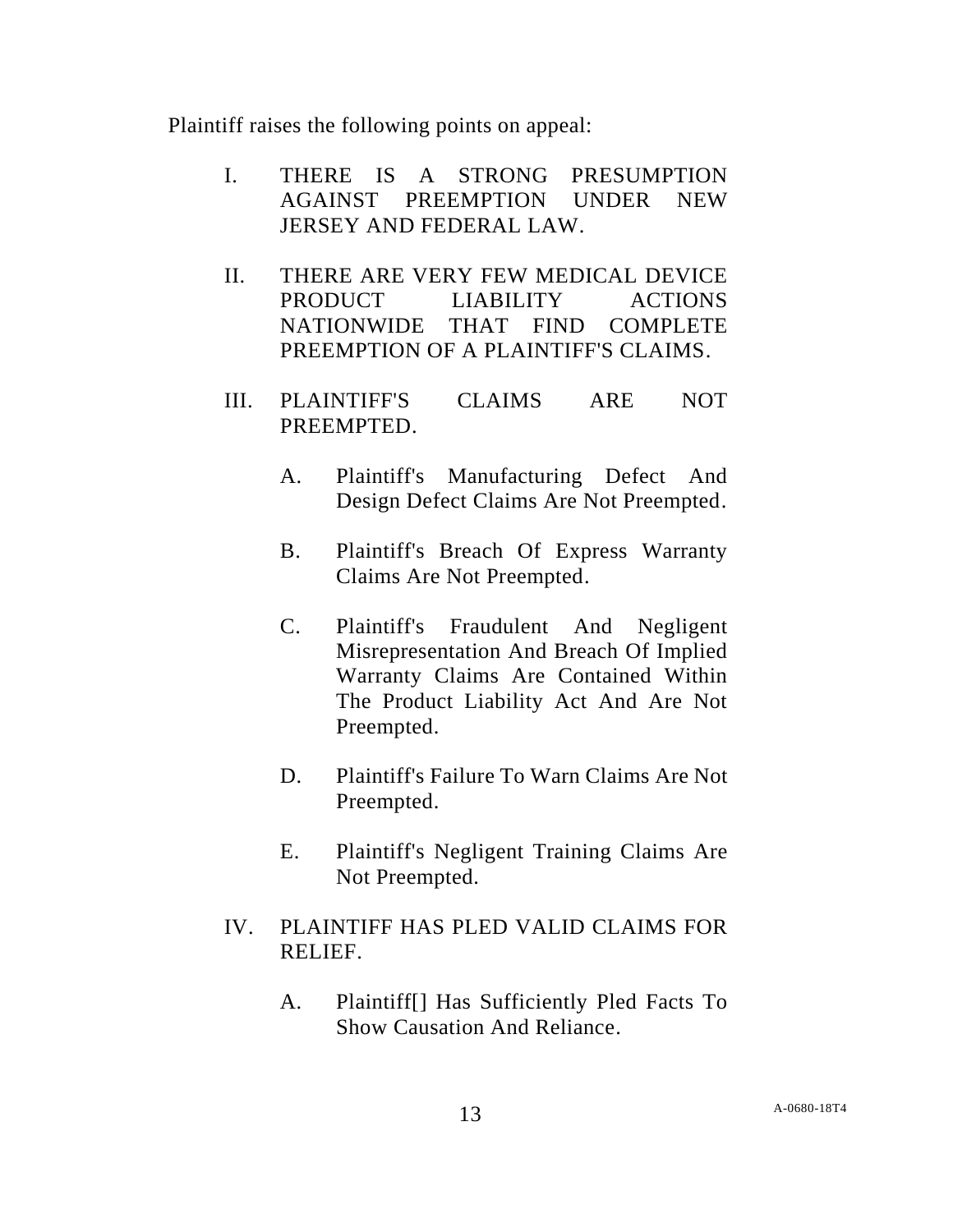- B. Plaintiff Has Met The Pleading Requirements Of [Rule] 4:5-8.
- V. DEFENDANTS FAIL TO HOLD A VALID PREMARKET APPROVAL UNDER THE MEDICAL DEVICES AMENDMENTS TO THE FOOD, DRUG & COSMETIC ACT AND THEREFORE PLAINTIFF'S STATE LAW CLAIMS ARE NOT PREEMPTED.

The primary issue presented on appeal is whether the MDA's express preemption clause, 21 U.S.C. § 360k, bars plaintiff's state-law claims for damages allegedly caused by a medical device given PMA by the FDA. The secondary issue is whether plaintiff sufficiently pleaded any non-preempted claims to avoid dismissal.

### II.

"In considering a motion to dismiss under Rule 4:6-2(e), courts search the allegations of the pleading in depth and with liberality to determine whether a cause of action is '"suggested' by the facts." Rezem Family Assocs., LP v. Borough of Millstone, 423 N.J. Super. 103, 113 (App. Div. 2011) (quoting Printing Mart-Morristown v. Sharp Elecs. Corp., 116 N.J. 739, 746 (1989)). The court should "ascertain whether the fundament of a cause of action may be gleaned even from an obscure statement of claim, opportunity being given to amend if necessary." Ibid. (quoting Di Cristofaro v. Laurel Grove Mem'l Park,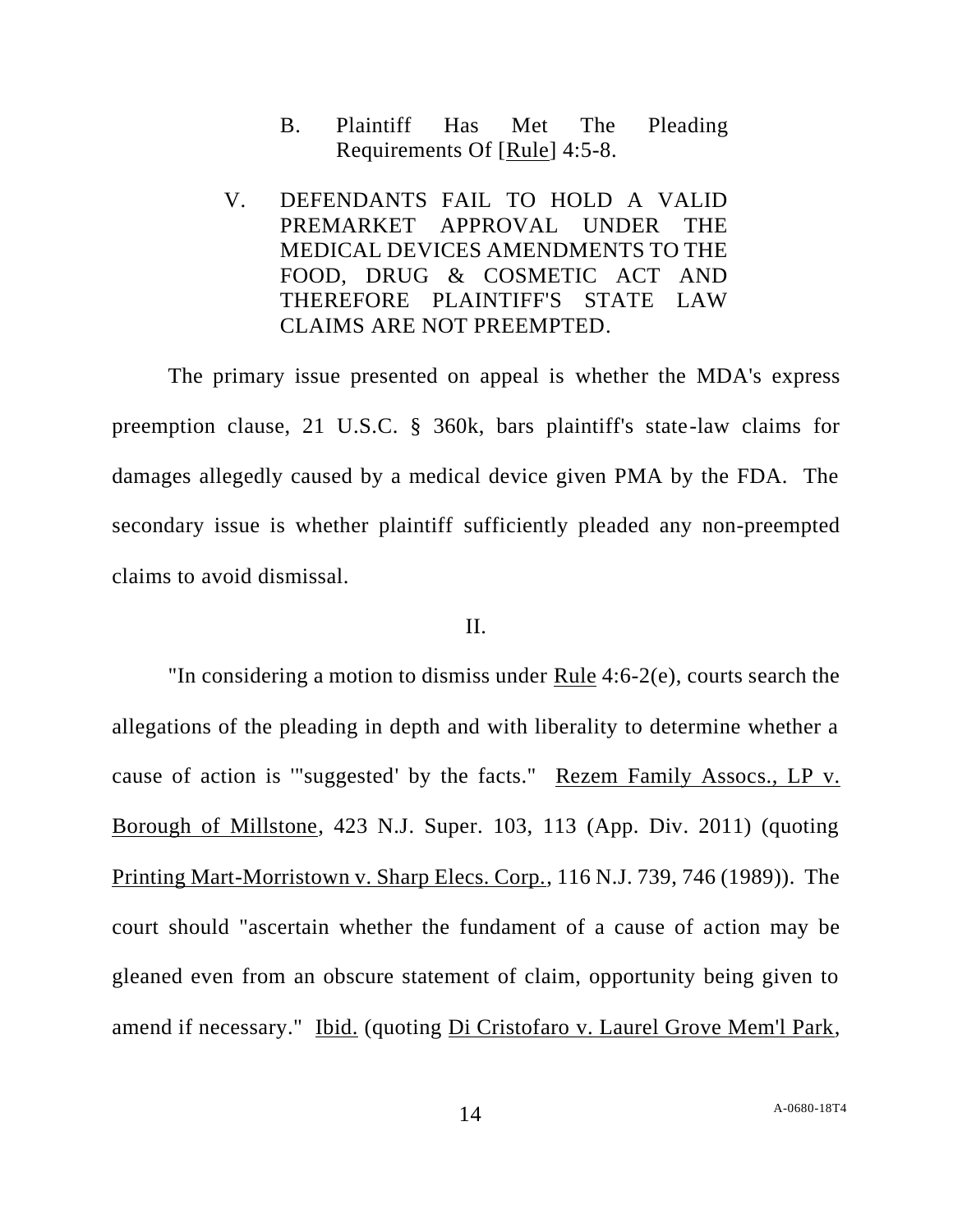43 N.J. Super. 244, 252 (App. Div. 1957)). "For this purpose, 'all facts alleged in the complaint and legitimate inferences drawn therefrom are deemed admitted.'" Rieder v. State, Dep't of Transp., 221 N.J. Super. 547, 552 (App. Div. 1987) (quoting Smith v. City of Newark, 136 N.J. Super. 107, 112 (App. Div. 1975)).

"On appeal, we engage in a de novo review from a trial court's decision to grant or deny a motion to dismiss filed pursuant to Rule 4:6-2(e)." Smith v. Datla, 451 N.J. Super. 82, 88 (App. Div. 2017) (citing Rezem, 423 N.J. Super. at 114). "We owe no deference to the trial court's conclusions." Rezem, 423 N.J. Super. at 114. We will uphold the dismissal if "the factual allegations are palpably insufficient to support a claim upon which relief can be granted." Rieder, 221 N.J. Super. at 552.

### III.

In Reigel, the Court described the following two-part analysis for determining whether a plaintiff's state law claims for harm caused by a PMA device are preempted: "First, a court must determine whether the FDA has imposed requirements for the device. Second, a court must determine whether the common law claims are based on state requirements different from or in addition to the federal requirements for the device." Cornett, 211 N.J. at 384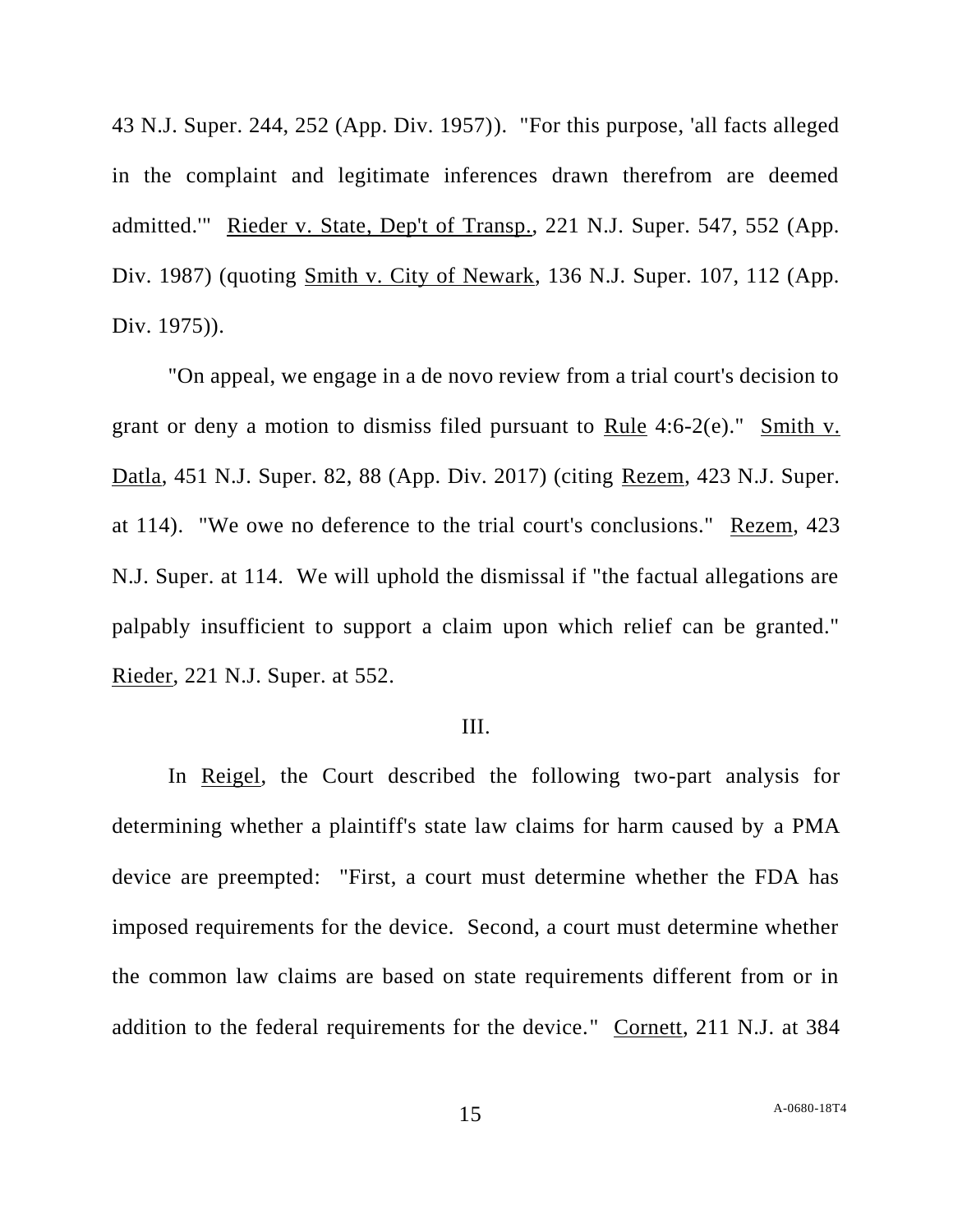(citing Riegel, 552 U.S. at 321-22). "[T]o escape preemption, the state claim premised on a violation of FDA regulations must be based on state common law duties parallel to but not in addition to federal requirements." Id. at 385 (citing Riegel, 552 U.S. at 330).

A plaintiffs' state-law claims for harm caused by a PMA device may also be "impliedly pre-empted by" federal law. Buckman, 531 U.S. at 348. "[S]tate law claims brought by individuals based on intentional misrepresentation to the FDA during or after the PMA process are barred." Cornett, 211 N.J. at 385 (citing Buckman, 531 U.S. at 349 n.4). "[O]nly the federal government is authorized to sue for failure to comply with the MDA provisions, including providing false or misleading information." Ibid. (citing Buckman, 531 U.S. at 349 n.4). "Thus, regardless of how a plaintiff styles a state claim, if the claim depends on the alleged violation of a federal requirement, it is functionally equivalent to a claim grounded solely on the federal violation, and is impliedly preempted." Cornett, 211 N.J. at 385 (citing Buckman, 531 U.S. at 352-53).

### IV.

With those concepts in mind, we turn to New Jersey law regarding claims for harm caused by an allegedly defective product. Such claims are generally governed by the PLA. When our Legislature enacted the PLA, it "established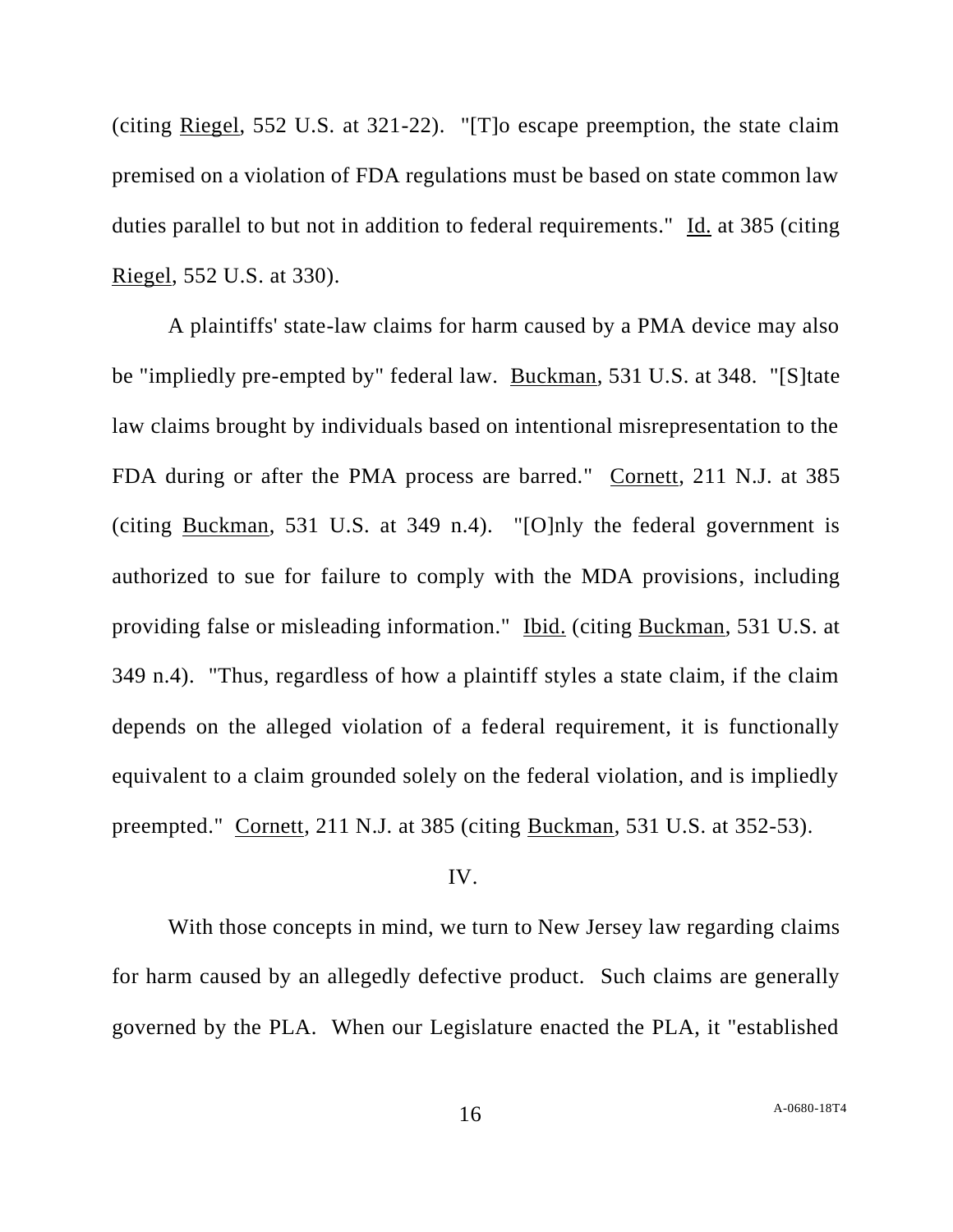'one unified, statutorily defined theory of recovery for harm caused by a product, and that theory is, for the most part, identical to strict liability.'" Dean v. Barrett Homes, Inc., 204 N.J. 286, 294 (2010) (quoting In re Lead Paint Litig., 191 N.J. 405, 436 (2007)). The PLA is, thus, "remedial legislation," enacted to "establish clear rules" in claims "for damages for harm caused by products, including certain principles under which liability is imposed." McDarby v. Merck & Co., 401 N.J. Super. 10, 97 (App. Div. 2008) (quoting Zaza v. Marquess & Nell, Inc., 144 N.J. 34, 47-48 (1996)).

"A product liability action is defined as 'any claim or action brought by a claimant for harm caused by a product, irrespective of the theory underlying the claim, except actions for harm caused by breach of an express warranty.'" Sinclair v. Merck & Co., 195 N.J. 51, 62 (2008) (quoting N.J.S.A. 2A:58C- $1(b)(3)$ . The PLA provides the following basis for liability:

> A manufacturer or seller of a product shall be liable in a product liability action only if the claimant proves by a preponderance of the evidence that the product causing the harm was not reasonably fit, suitable or safe for its intended purpose because it: a. deviated from the design specifications, formulae, or performance standards of the manufacturer or from otherwise identical units manufactured to the same manufacturing specifications or formulae, or b. failed to contain adequate warnings or instructions, or c. was designed in a defective manner.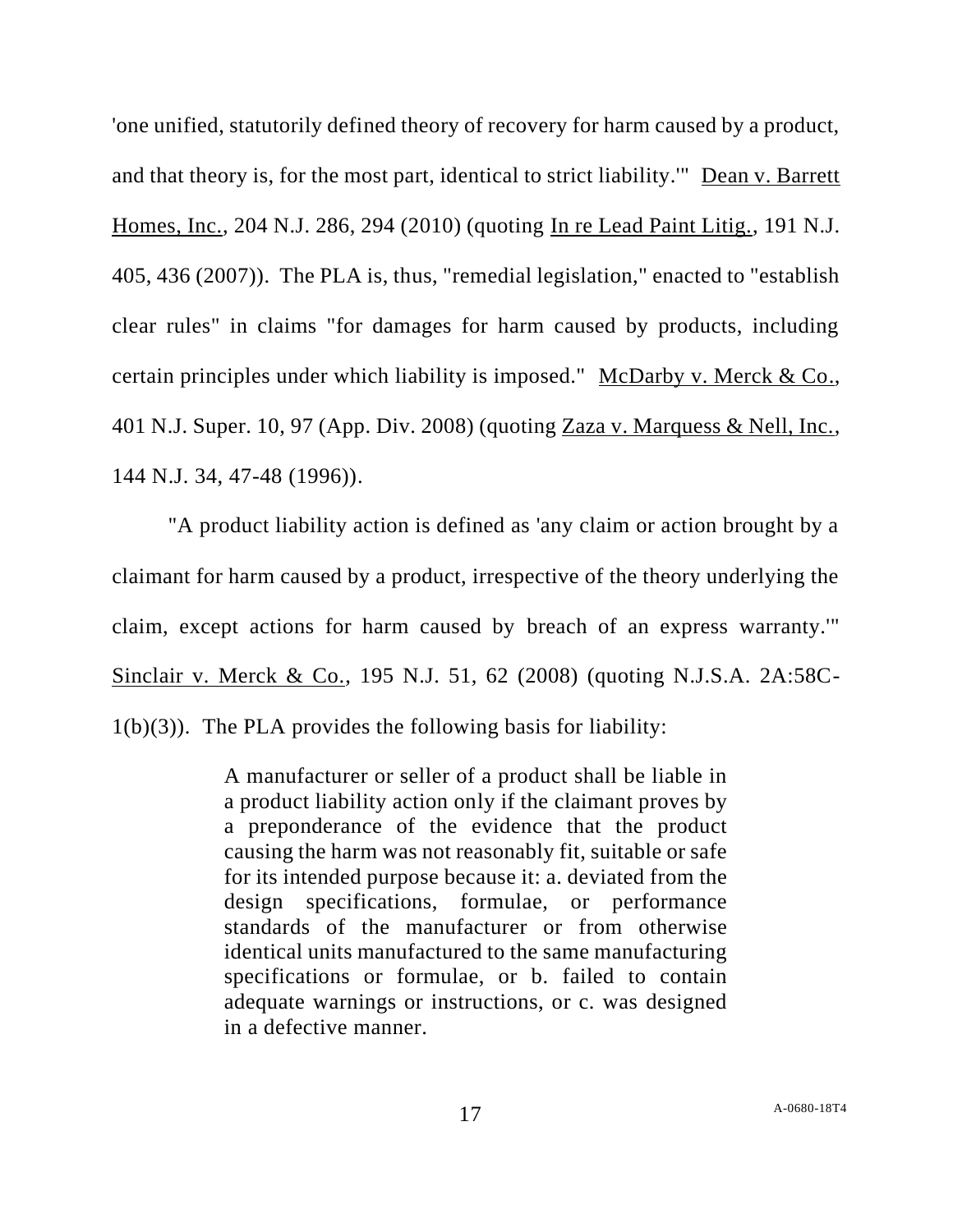#### [N.J.S.A. 2A:58C-2.]

In other words, a "prerequisite" for recovery under the PLA "is the existence of a defective condition." Zaza, 144 N.J. at 49.

V.

A. Plaintiff's Claims For Negligence, Breach Of Implied Warranty, Fraud And Misrepresentation, And Violations Of The CFA

We first address plaintiff's claims for negligence (count three); breach of implied warranties (count four); gross negligence (count five); fraud and misrepresentation (count eight); and violation of the CFA (count nine). Plaintiff argues those claims are not preempted by the MDA. We need not reach the issue of whether those claims are preempted because, with the exception of plaintiff's claim for negligent training, here, as in Cornett, "the PLA subsumed those claims." Cornett, 414 N.J. Super. at 404.

"With the sole exception of its accommodation for breach of express warranty, the PLA displaces all other causes of action 'for harm caused by a product, irrespective of the theory underlying the claim[.]'" Ibid. (alteration in original) (quoting N.J.S.A. 2A:58C-1(b)(3)). Put simply, the PLA "encompass[es] virtually all possible causes of action relating to harms caused by consumer and other products." Sinclair, 195 N.J. at 65 (quoting Lead Paint,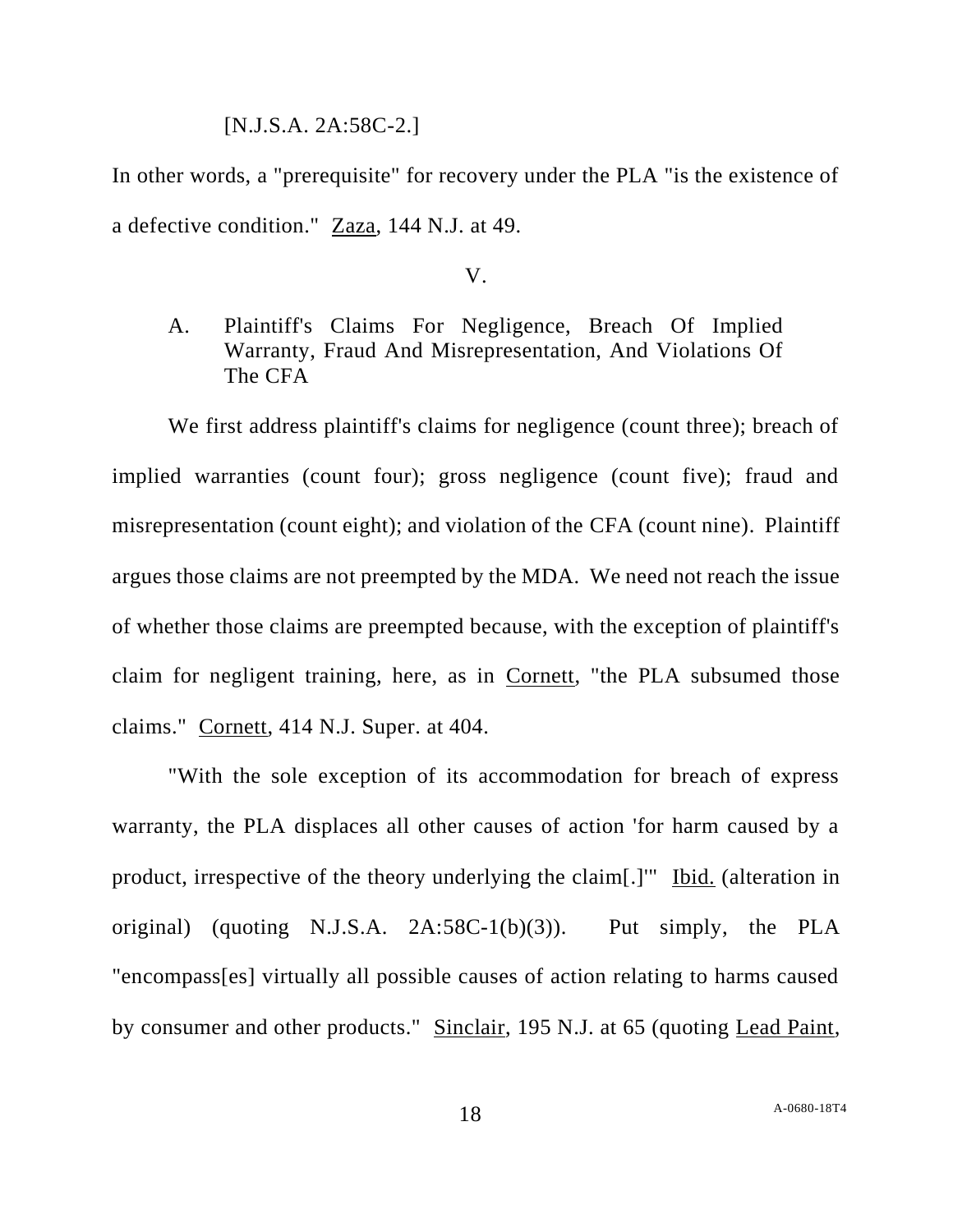191 N.J. at 436-37). Consequently, breach of implied warranty is no longer "a viable separate claim" for harm caused by a product. Cornett, 414 N.J. Super. at 404 (quoting Tirrell v. Navistar Int'l, Inc., 248 N.J. Super. 390, 398 (App. Div. 1991)). A separate claim for negligence is similarly precluded. Tirrell, 248 N.J. Super. at 398. Plaintiffs are likewise barred from asserting "separate causes of action under the PLA and the CFA." McDarby, 401 N.J. Super. at 98. See also Sinclair, 195 N.J. at 66 ("The language of the PLA represents a clear legislative intent that, despite the broad reach we give to the CFA, the PLA is paramount when the underlying claim is one for harm caused by a product."). As such, except for plaintiff's negligent training claim, counts three, four, five, eight, and nine were properly dismissed, irrespective of any preemption analysis, because the claims are precluded by the PLA.

- B. Plaintiff's Claims For Breach Of Express Warranty, Failure To Warn, Negligent Training, And Manufacturing Defect
	- 1. Breach of Express Warranty and Failure to Warn

We next address plaintiff's claims for breach of express warranties (count four) and failure to warn (count seven). Plaintiff again argues her claims are not preempted by the MDA. We affirm the dismissal of those claims because plaintiff has not pleaded her claims with sufficient specificity to survive a preemption analysis.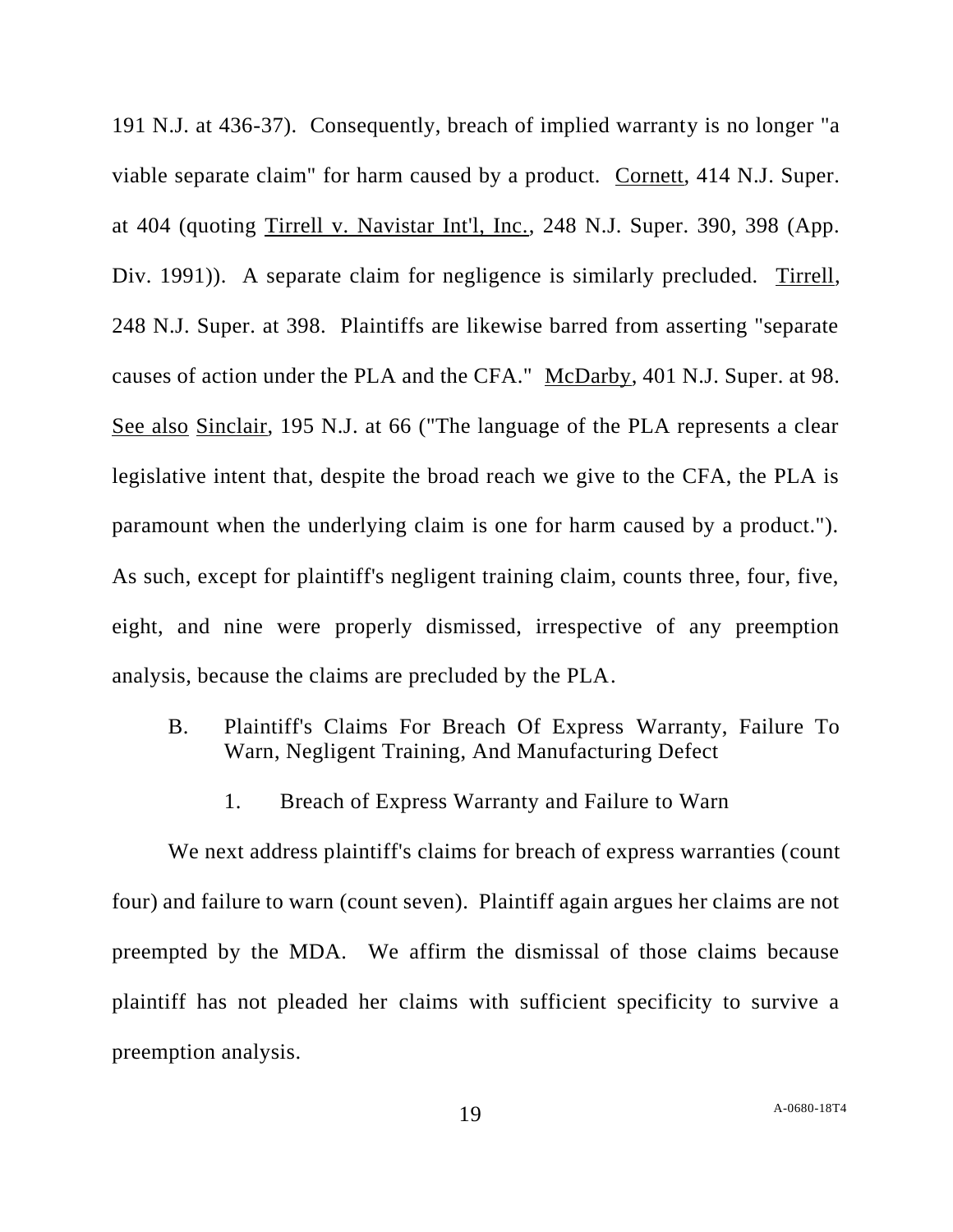If a plaintiff's state-law claim concerns the labelling of, or information provided with, a PMA device, the possibility of preemption of that PLA claim arises. Cornett, 211 N.J. at 387 (citing Kemp v. Medtronic, Inc., 231 F.3d 216, 236-37 (6th Cir. 2000)). PMA demonstrates the manufacturer established the safety and effectiveness of the device for its approved uses. Ibid. The PMA encompasses the device's label and instructions. Ibid. "The totality of the approval represents a specific federal requirement." Ibid. (citing Kemp, 231 F.3d at 228).

Our Legislature acknowledged the primacy of federal regulation of medical devices when it included a "rebuttable presumption of the adequacy of labels and instructions in the PLA." Ibid. (citing N.J.S.A.  $2A:58C-4$ ).<sup>2</sup> Accordingly, "a plaintiff asserting a failure to warn claim based on an inadequate label or instructions" for a PMA device "has stricter pleading requirements." Id. at 388. The "plaintiff must plead specific facts alleging 'deliberate concealment or nondisclosure of after-acquired knowledge of harmful effects,' or 'manipulation of the post-market regulatory process.'" Ibid. (first quoting Rowe v. Hoffman-La Roche, Inc., 189 N.J. 615, 626 (2007); then quoting McDarby,

<sup>&</sup>lt;sup>2</sup> N.J.S.A. 2A:58C-4 states: "If the warning or instruction given in connection with  $a \dots$  device  $\dots$  has been approved  $\dots$  by the [FDA] under the [FDCA,] a rebuttable presumption shall arise that the warning or instruction is adequate."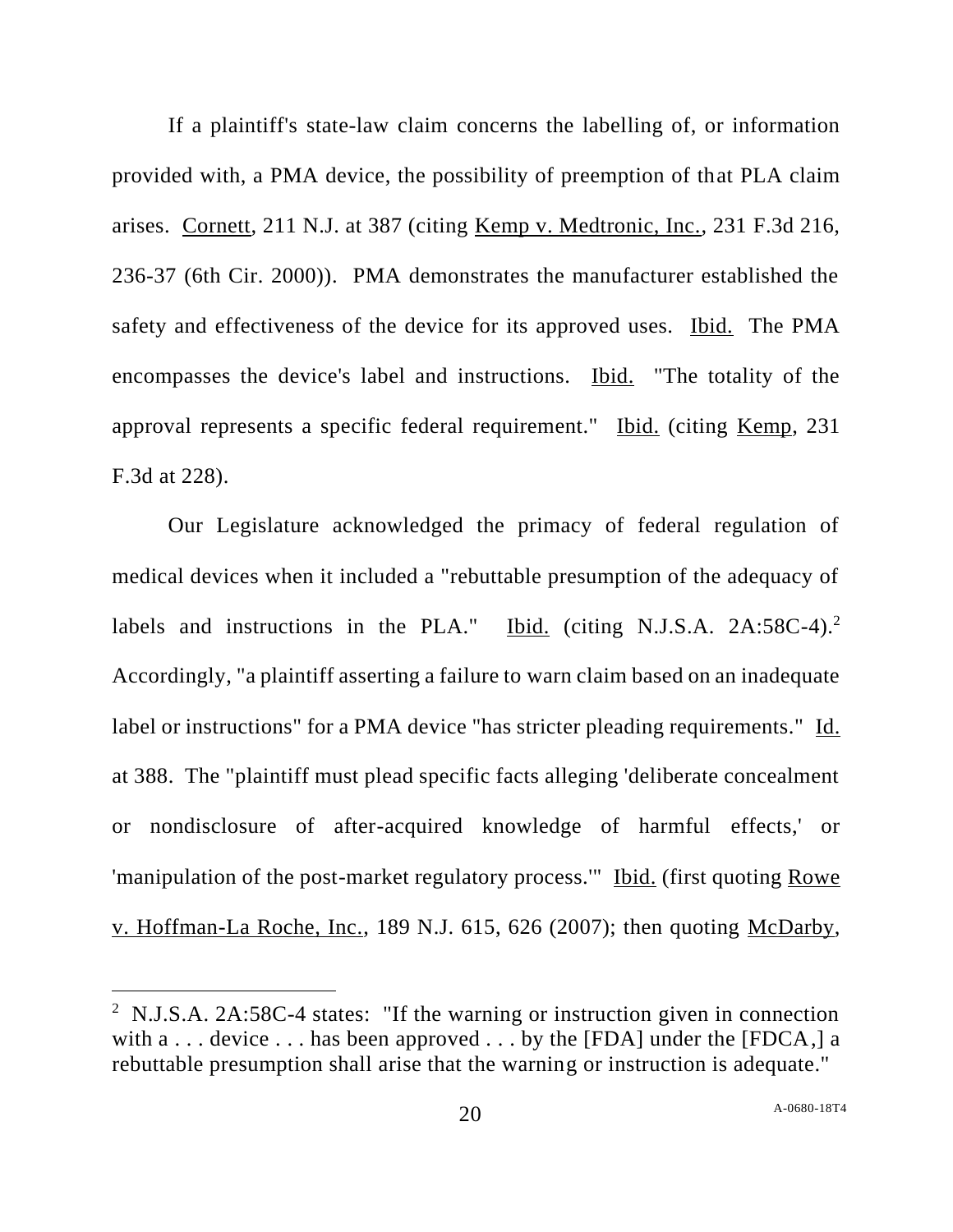401 N.J. Super. at 63). The heightened pleading requirement "serves to permit a determination whether a failure to warn claim is preempted by the MDA or is a permissible parallel state claim." Ibid.

Cornett is instructive. In Cornett, the Court decided whether the state-law claims asserted in forty-eight consolidated complaints constituted permissible parallel claims or were preempted by Section 360k of the MDA. 211 N.J. at 368, 370. The named plaintiff, Billie Cornett, who suffered from coronary artery disease and diabetes, had a Cypher® stent, a PMA device, implanted to treat his heart condition. Id. at 368-70. Five months after the stent was implanted, a blood clot formed near the site of the stent; Cornett suffered a subacute stent thrombosis resulting in his death eleven days later. Id. at 368.

Cornett's widow and others filed suit against the defendants for the injuries allegedly caused by Cypher® stents. Id. at 368, 370. The defendants moved to dismiss the plaintiffs' claims as preempted by the MDA. Id. at 370. The plaintiffs were given leave to file an amended complaint that asserted the following nine causes of action: (1) strict liability for defective design; (2) strict liability for defective manufacture; (3) strict liability for failure to warn; (4) breach of implied warranty; (5) breach of express warranty; (6) consumer fraud; (7) punitive damages; (8) wrongful death; and (9) loss of consortium. Ibid.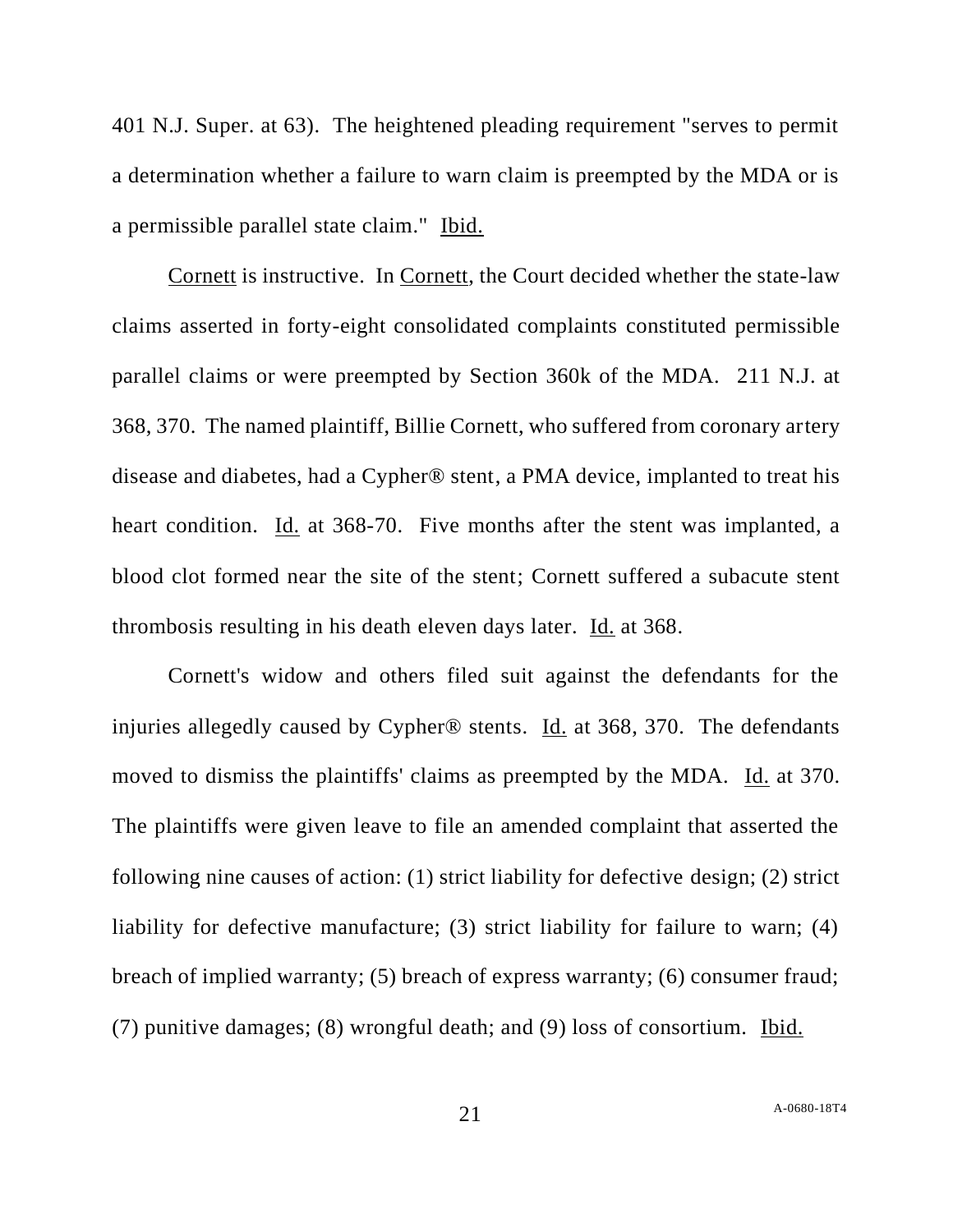The Court granted the defendants' motion to dismiss the amended complaint as fully preempted by federal law. Cornett, 211 N.J. at 371. "[T]he claimed express warranty was the patient information card and guide that the FDA had specifically approved as part of [the Cypher® stent] label." Cornett, 414 N.J. at 383. Thus, a claim that the card and guide "failed to conform with the materials expressly approved by the FDA . . . would be patently false.'" Id. at 383-84 (alteration in original). Therefore, the motion court concluded the plaintiffs' claim for breach of express warranty was "'nothing more than a defective labeling/failure to warn claim, which is preempted' for a device approved under the FDA's [PMA] regime." Id. at 384. It held the plaintiffs alleged their claims were parallel to federal requirements merely to invoke the exception to preemption but failed to set forth facts or legal authority that demonstrated their claims were actually equivalent to the federal requirements. Ibid. The motion court dismissed the plaintiffs' wrongful death, loss of consortium and survivorship claims as "derivative of the strict liability and breach of warranty claims it found expressly preempted." Id. at 405.

On appeal, we held the following claims were not preempted by federal law: (1) manufacturing defect; (2) failure to warn, "to the extent that plaintiffs based it on allegations of failure to satisfy federal requirements on disclosure;"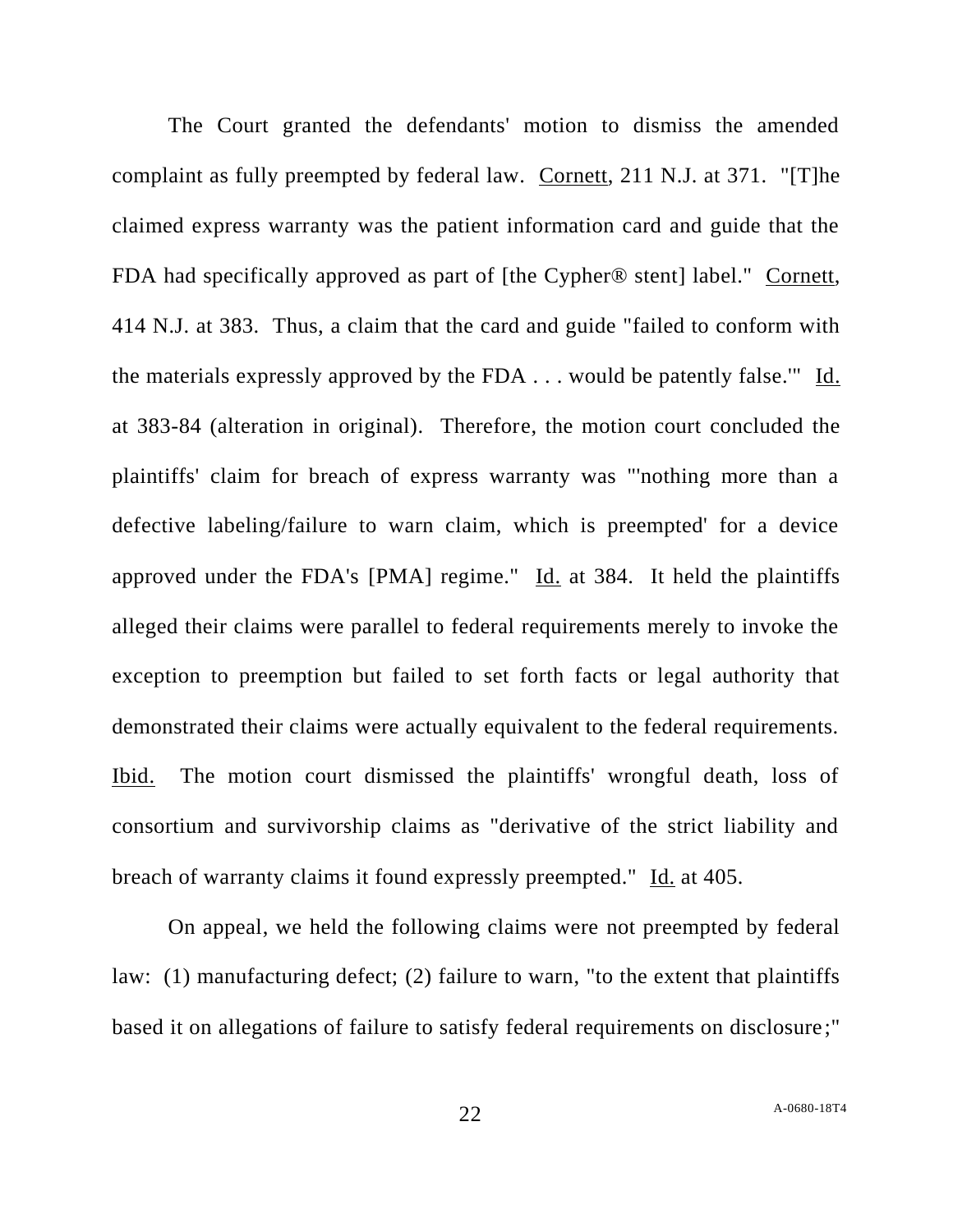and (3) breach of express warranty, "to the extent that plaintiffs based it on voluntary statements." Id. at 405. We determined "reversal of the Rule 4:6-2(e) dismissal of th[o]se predicate claims compel[led] reinstatement of [the] derivative claims for wrongful death, loss of consortium, and survivorship." Id. at 406. We held the dismissal of the remaining claims – defective design, breach of implied warranty, consumer fraud, and punitive damages – "was proper as either federally preempted or precluded by the PLA itself." Ibid.

After the Court granted certification, the defendants withdrew their challenge to the failure to dismiss the manufacturing defect claim. Cornett, 211 N.J. at 369 n.1. Accordingly, the Court did not decide the issue of whether the plaintiffs' manufacturing defect claim was preempted; the opinion was limited to whether the plaintiffs' failure to warn and breach of express warranty claims were preempted by the MDA. Id. at 372 (citing Cornell v. Johnson & Johnson, 205 N.J. 317 (2011)).

The Court engaged in the following analysis of the plaintiffs' failure to warn claim:

> [T]he failure to warn claim relates to the duration of post-implantation anti-platelet therapy and the lack of comparative studies of the Cypher® stent and alternative devices. This claim is nothing more than a challenge to the adequacy of the information required by the FDA during the PMA process and label approved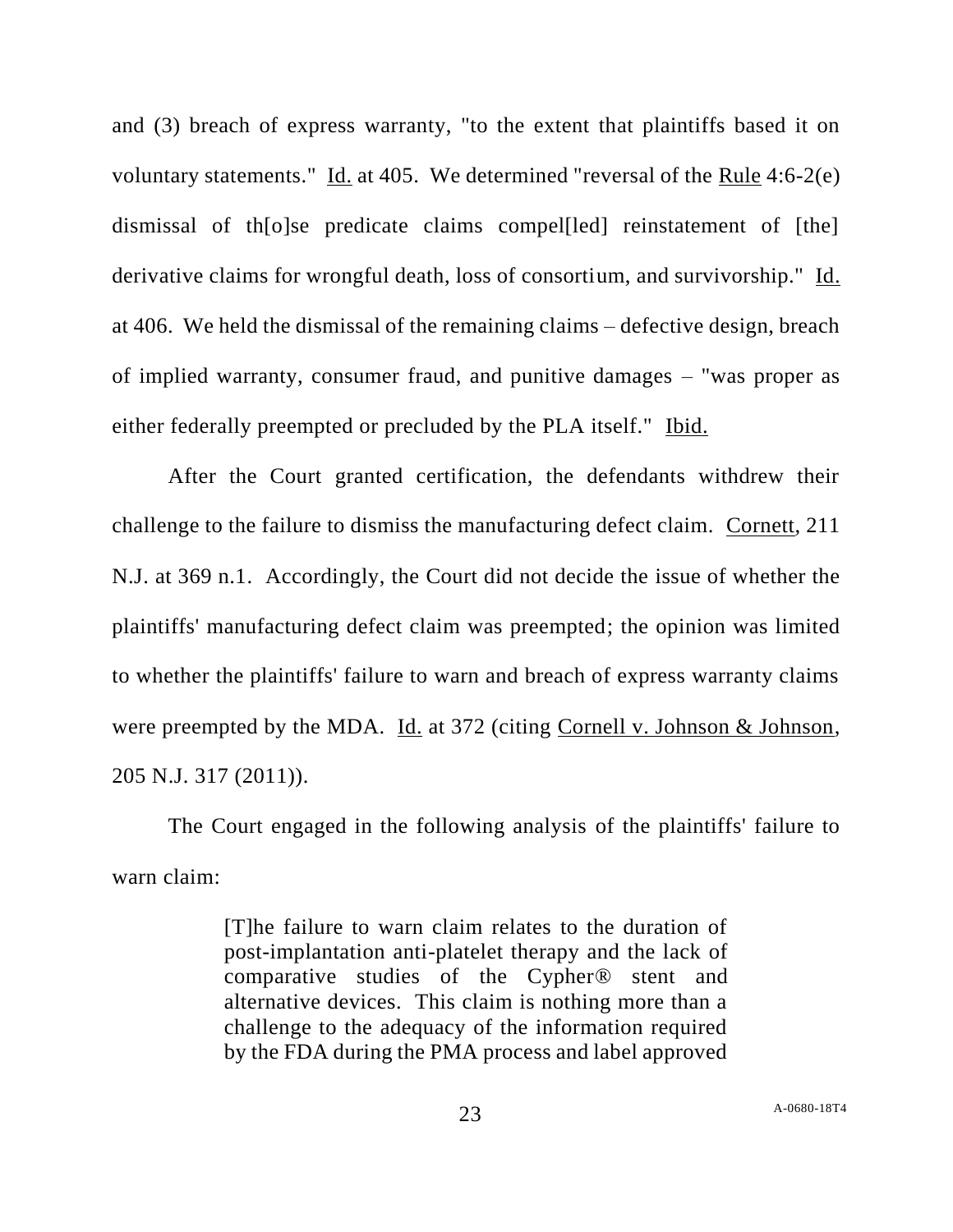by the [FDA, which] falls within the PLA rebuttable presumption and the Riegel express preemption rule. We affirm its dismissal.

Moreover, to the extent [the] claim is based solely on a contention that defendants obtained [PMA] only after submitting fraudulent representations to or withholding material information from the FDA, this claim falls squarely within the Buckman implied preemption rule. We affirm its dismissal. So, too, plaintiffs' failure to warn claim is preempted and dismissed to the extent that it can be established solely by evidence of fraud on the [FDA].

. . . .

On the other hand, to the extent [the] plaintiffs' . . . claim is based on other allegations of wrong-doing apart from [the] defendants' failure to comply with FDA disclosure requirements, it is not preempted. [The plaintiffs alleged the] defendants withheld information from the general public and the medical community about the limitations . . . or safe use of the device, including information that instructions for postimplantation therapy were not part of the PMA process, and misrepresented to the general public and medical community that the Cypher® stent was nonthrombogenic. As stated, this claim overcomes the PLA rebuttable presumption of adequacy. [Perez v. Wyeth Labs., Inc., 161 N.J. 1, 25 (1999).] Such a claim falls within a traditional area of state concern and regulation because fraud on the FDA is not an element of the claim and it can be proved by evidence other than by evidence of fraud on the FDA.

[Id. at 389-90 (footnotes omitted).]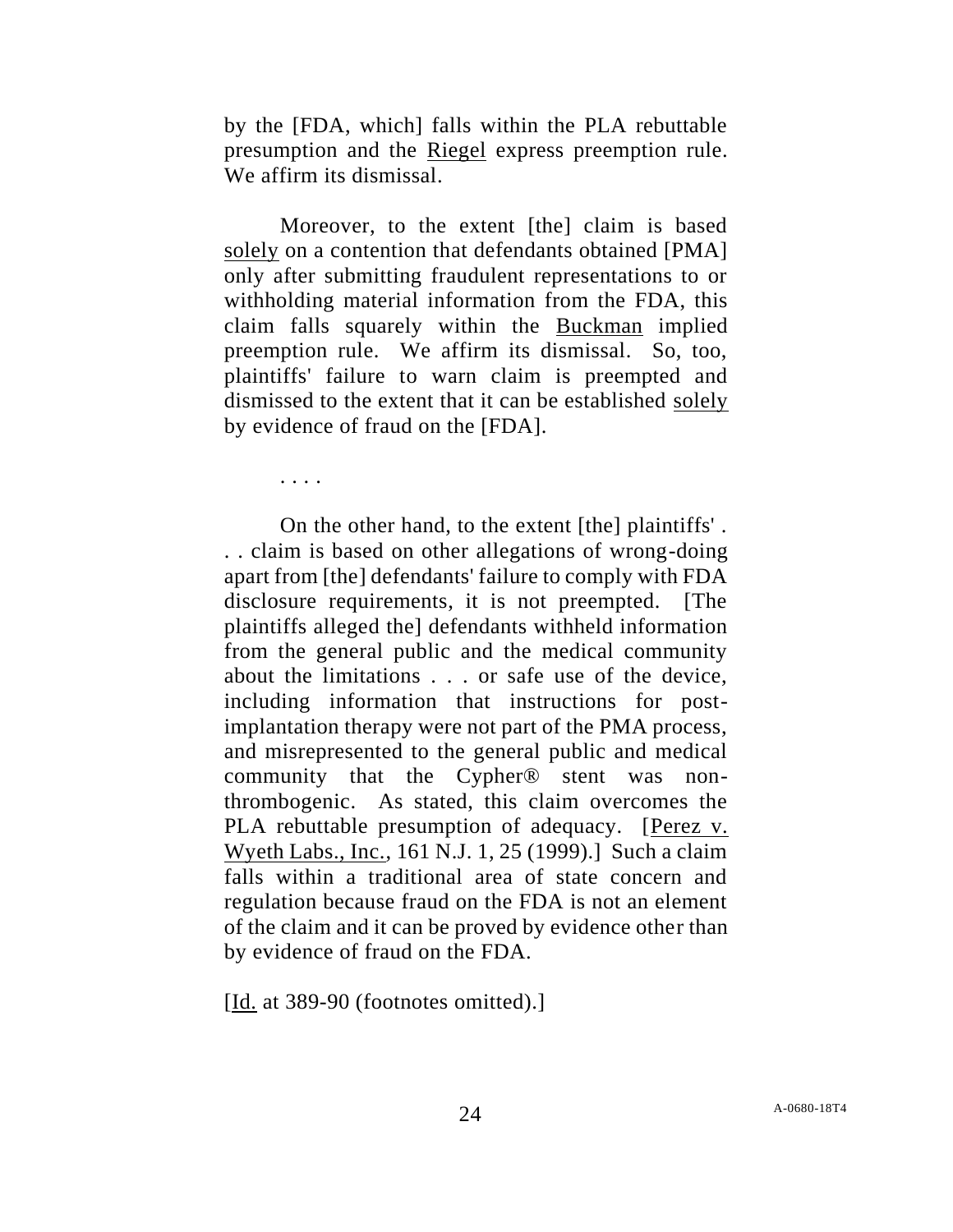The Court determined the amended complaint, "read indulgently and in its entirety," presented a "colorable" failure to warn claim that was not impliedly preempted. Id. at 391. Nevertheless, the Court warned its decision came "at an early stage in the proceedings" as the motion to dismiss was filed soon after the plaintiffs filed their amended master complaint. Ibid. The Court instructed the trial court that it "should not hesitate to grant" summary judgment, "if appropriate." Consequently,

> [i]f discovery reveals that the failure to warn claim is nothing more than a private action to enforce FDA statutes and regulations, or that plaintiffs' claim is no more than a challenge to the approval of the device or label, or that proof of fraud on the FDA is an element of the[] claim, or that defendants' off-label promotional activities fall within the MDA safe harbor . . . ."

[Ibid.]

Here, the following statement in plaintiff's complaint comprises her entire

failure to warn claim:

The Bayer defendants manufactured, distributed into the stream of commerce, and/or marketed the defective Essure device that was not reasonably fit, suitable or safe for its intended purpose because Essure failed to contain adequate warnings or instructions, was designed in a defective manner, and such other defects as continuing discovery and investigation may reveal.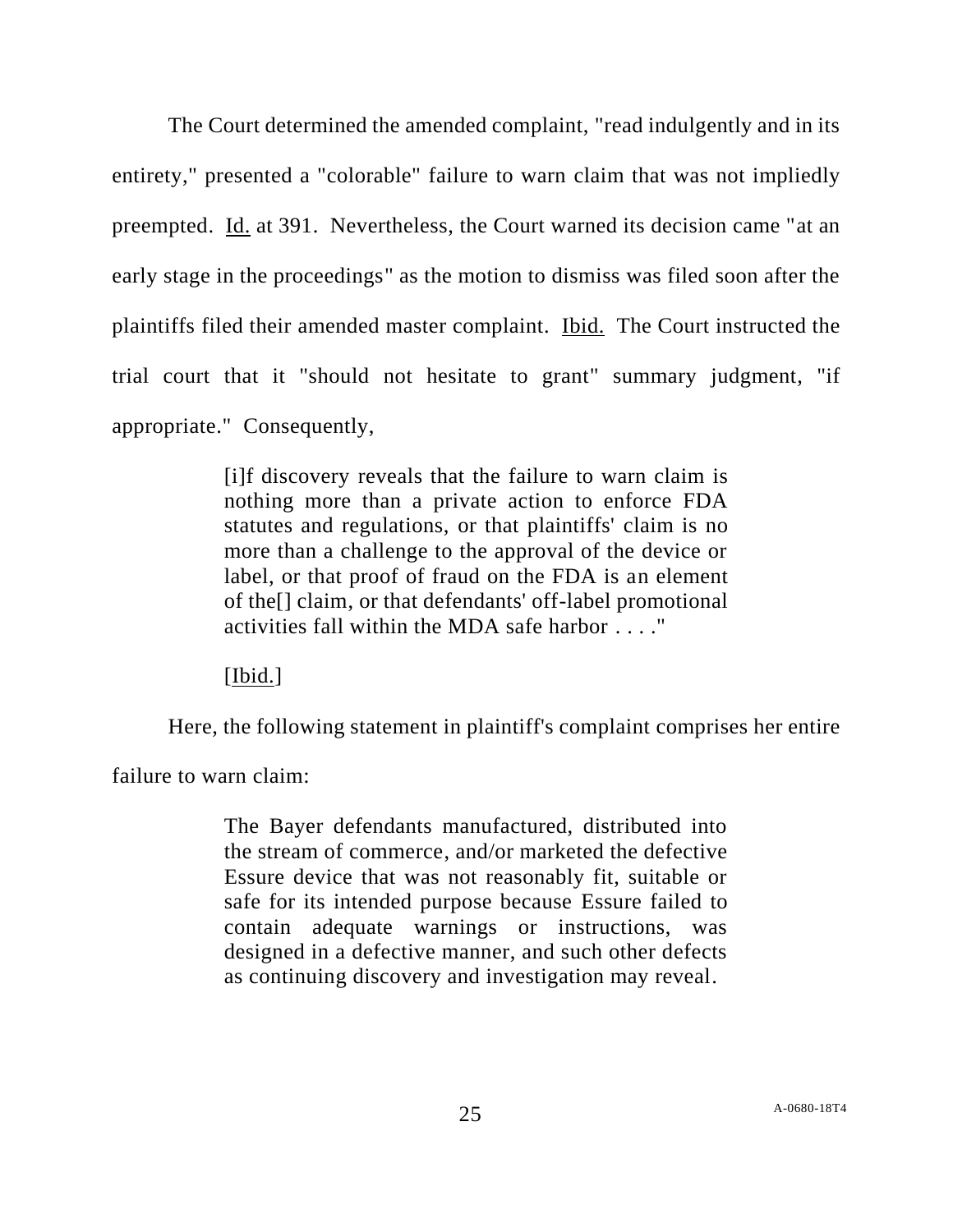Plaintiff has not satisfied the heightened pleading requirement applicable to her failure to warn claim. Accordingly, the motion court properly dismissed plaintiff's failure to warn claim.

The MDA also preempts an express warranty claim based on the information contained in FDA approved product labels and packaging inserts. Id. at 392. "Like other state requirements that exceed federal requirements for a PMA device, a state claim that allows liability for statements in the FDAapproved label and other documentation is preempted." Cornett, 414 N.J. Super at 403 (citing Riley v. Cordis Corp., 625 F. Supp. 2d 769, 787-88 (D. Minn. 2009)). The Supreme Court engaged in the following analysis of the plaintiffs' breach of express warranty claim:

> Following Riegel, generalized state common law theories of liability, such as alleged in the [plaintiffs' complaint], are precisely the types of claims preempted by the MDA.

> > . . . .

[T]o succeed on the breach of express warranty claim, [the] plaintiffs must show . . . the label provides inaccurate or insufficient information in spite of FDA approval following the rigorous PMA process. Success on this state law claim would inevitably impose greater requirements than those already established by the MDA. This claim is, therefore, preempted.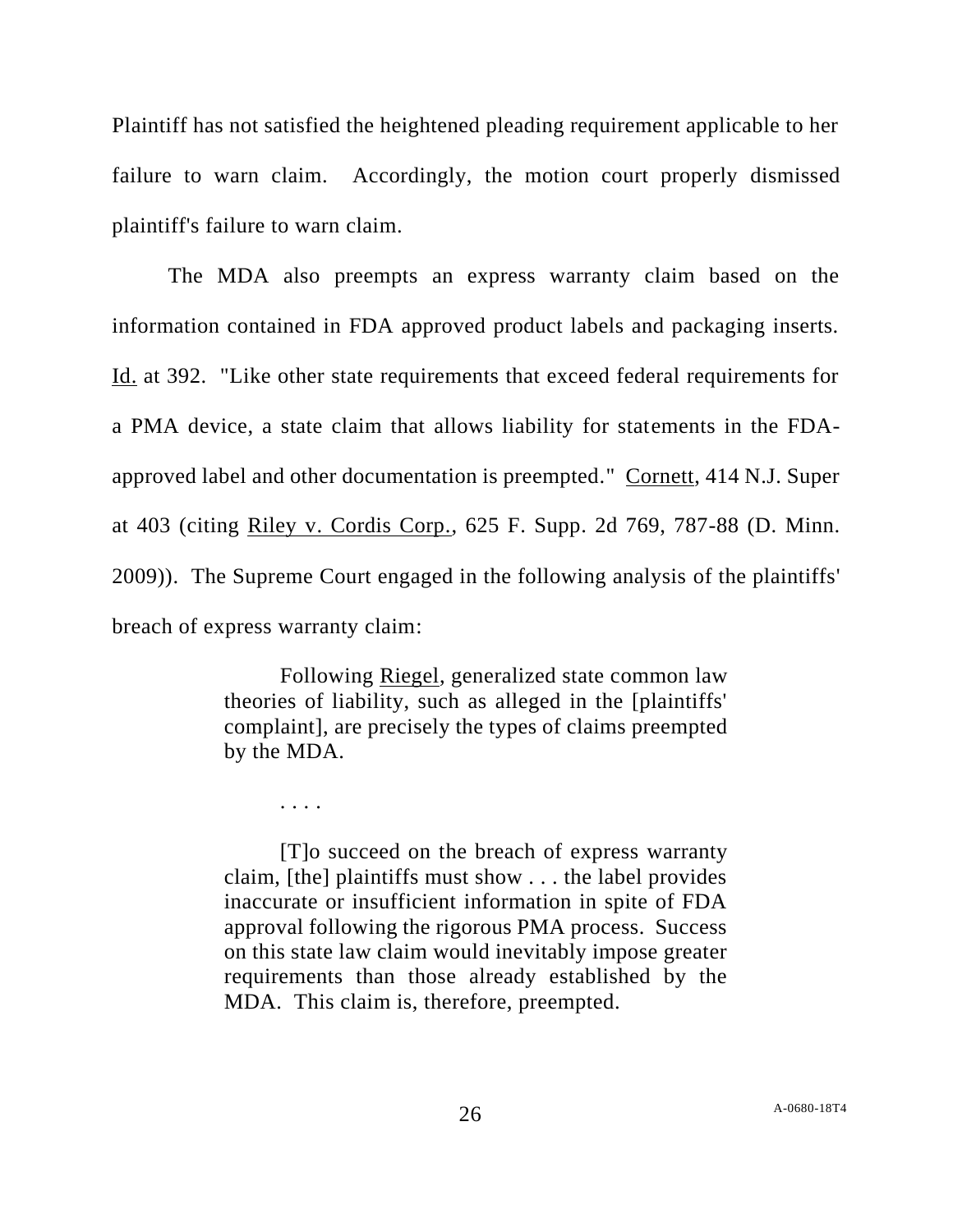On the other hand, to the extent [the] plaintiffs allege [the] defendants . . . deviated from the labeling and instructions for use through voluntary statements . . . in the course of its marketing efforts, this claim is not preempted.

[Cornett, 211 N.J. at 392-93.]

The Court held the only aspects of the plaintiffs' breach of express warranty claim that was not preempted were the "voluntary statements" by the defendants that were "not approved . . . or mandated by the FDA about the use or effectiveness of the product for on-label or off-label uses," "because federal law requires any warranty statement to be truthful and accurate." Id. at 392 (citing Cornett, 414 N.J. Super. at 404). When so "limited, an express warranty claim based on state law does not impose additional requirements or obligations on [medical device manufacturers] and is not preempted." Ibid. (citing Cornett, 414 N.J. Super. at 404).

Here, plaintiff's breach of express warranty claim is limited to the following allegations:

> 43. [Bayer] expressly . . . warranted to the general public, and to [plaintiff] in particular, that the . . . Essure device was safe, merchantable, and fit for the use for which it was intended.

> 44. [Bayer] breached the aforesaid warranties in that the Essure device was unsafe, not of merchantable quality,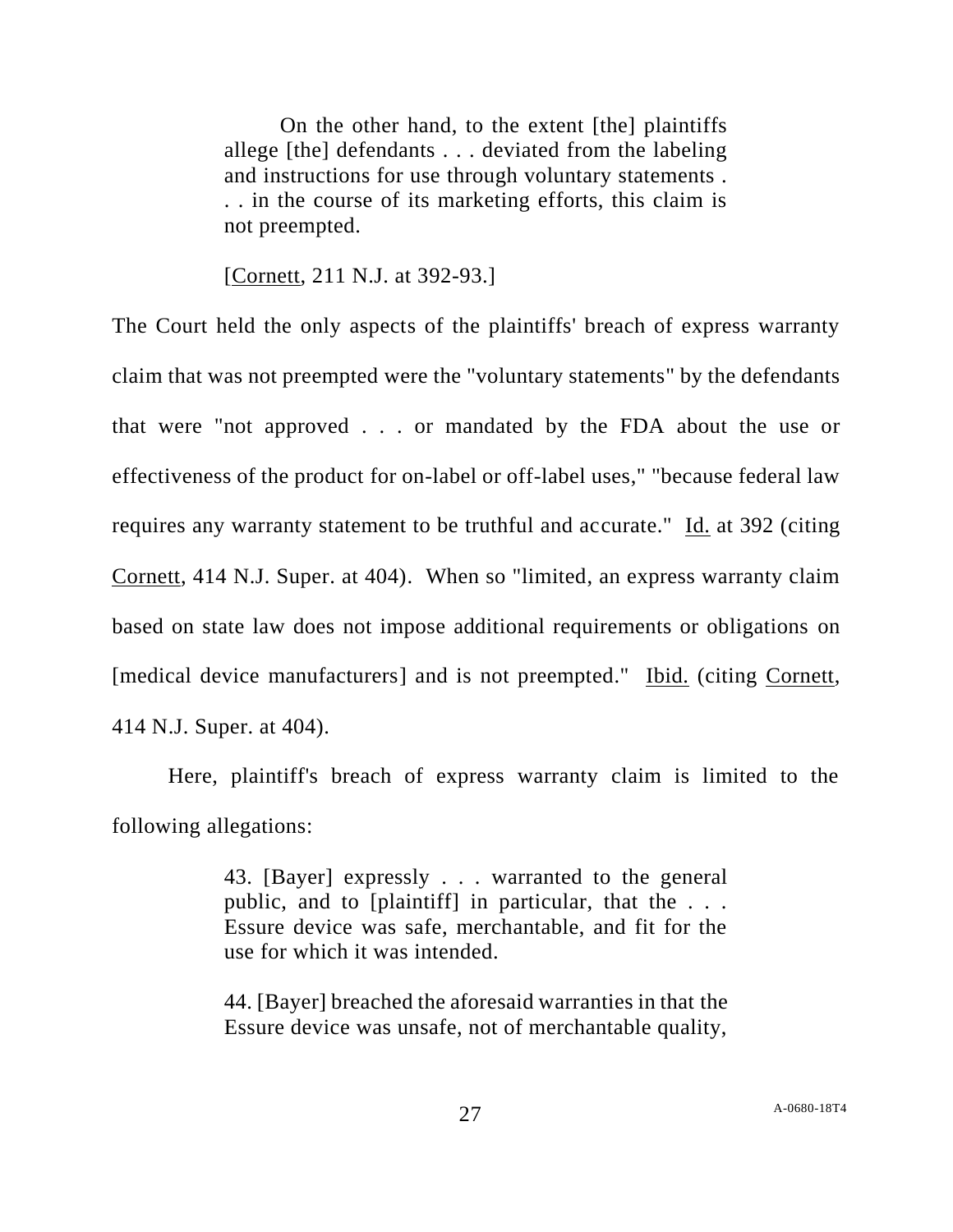and/or unfit for the purposes and use for which it was intended.

45. Plaintiff, relied upon the warranties made by [Bayer].

Once again, plaintiff did not plead her claim with sufficient specificity to survive the motion to dismiss.

2. Negligent Training

We next address the dismissal of plaintiff's negligent training claim. We find the Eastern District of Pennsylvania's decision in McLaughlin v. Bayer Corp., 172 F. Supp. 3d 804 (E.D. Pa. 2016), to be persuasive authority. In McLaughlin, the plaintiffs alleged Bayer was liable for negligent training because it failed to (1) "abide by the FDA training guidelines," i.e., the plaintiffs alleged Bayer provided "training [that was] different from that of the 'Physician Training Manual[]'" approved by the FDA; (2) properly supervise the plaintiffs' procedures; (3) provide the plaintiffs' implanting physicians with adequate training on the use of the hysteroscopic equipment; and (4) "advise implanting physicians of the adverse events and non-conforming product." Id. at 816 (alteration in original). The plaintiffs asserted Bayer's negligent training caused their damages "insofar as the Essure device migrated from [their] fallopian tubes and caused various complications." Ibid.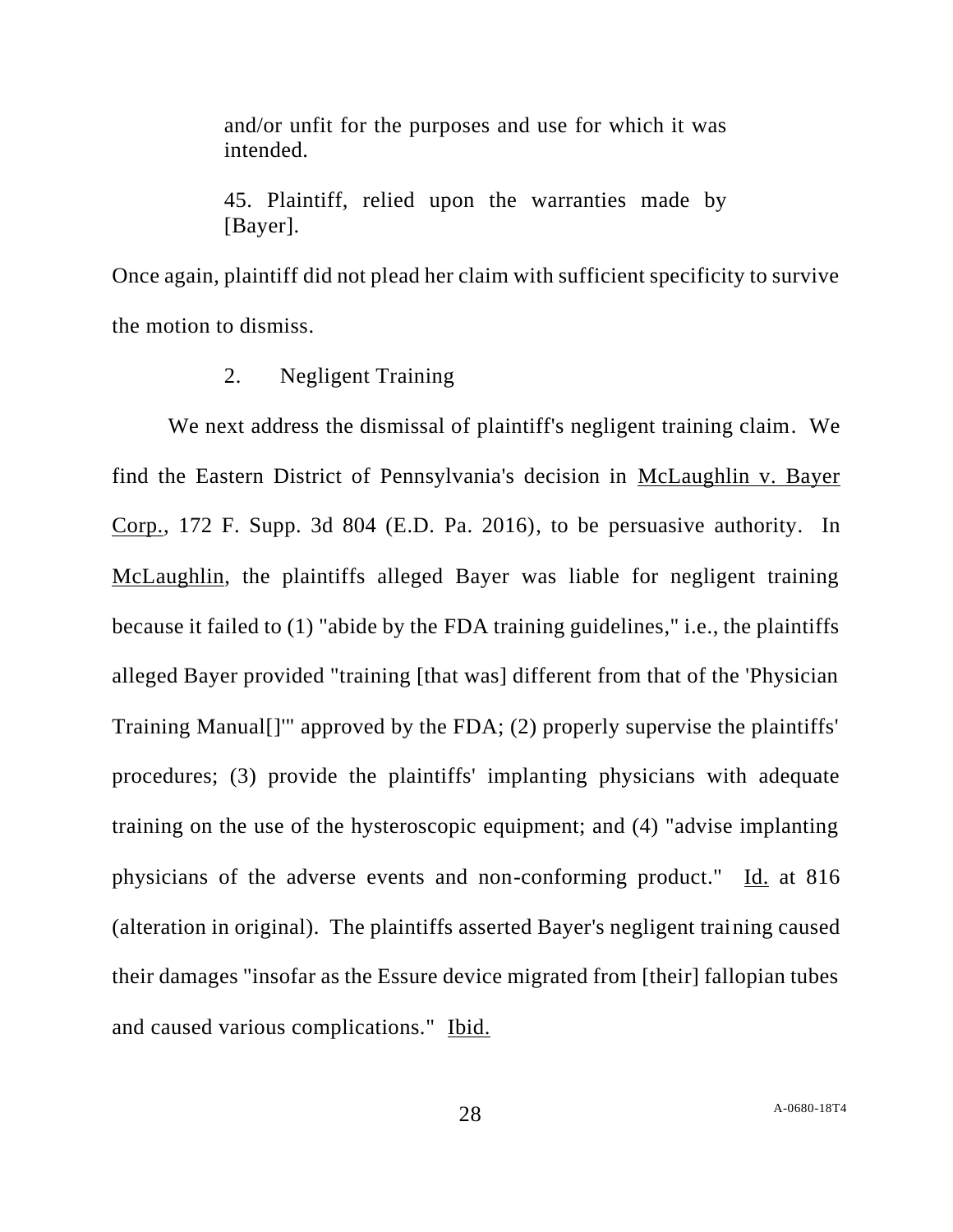The McLaughlin court engaged in the following analysis:

[A]t least to the extent that the claim alleges that Bayer failed to abide by FDA-approved training [requirements], the negligent training claim does not seek to impose training requirements different from those in the federal requirements and, thus, is not expressly preempted on that basis but, rather, asserts a permissible parallel claim. . . .

. . . .

Reading the [c]omplaint in the light most favorable to [the plaintiffs], it alleges that Bayer, by training [the plaintiffs' implanting] physicians, assumed a duty to do so non-negligently; that Bayer breached that duty by failing to follow the FDAimposed training guidelines; and that [the plaintiffs'] injuries, all of which are alleged to have arisen from the migration of the Essure device from [their] fallopian tubes, were caused by Bayer's training deficiencies. However, the [c]omplaint does not allege how Bayer's training departed from the FDA-approved guidelines, much less any facts that give rise to a recognizable theory as to how any departure from the training guidelines may have caused each [p]laintiff's Essure device to migrate from her fallopian tubes.

[Id. at 816-17 (footnotes and citations omitted).]

As a result, the <u>McLaughlin</u> court dismissed the plaintiffs' negligent training claims for failure to state a claim upon which relief can be granted because their "bald allegations of both negligence and causation d[id] nothing more than posit a 'sheer possibility that [Bayer] has acted unlawfully,' without setting forth a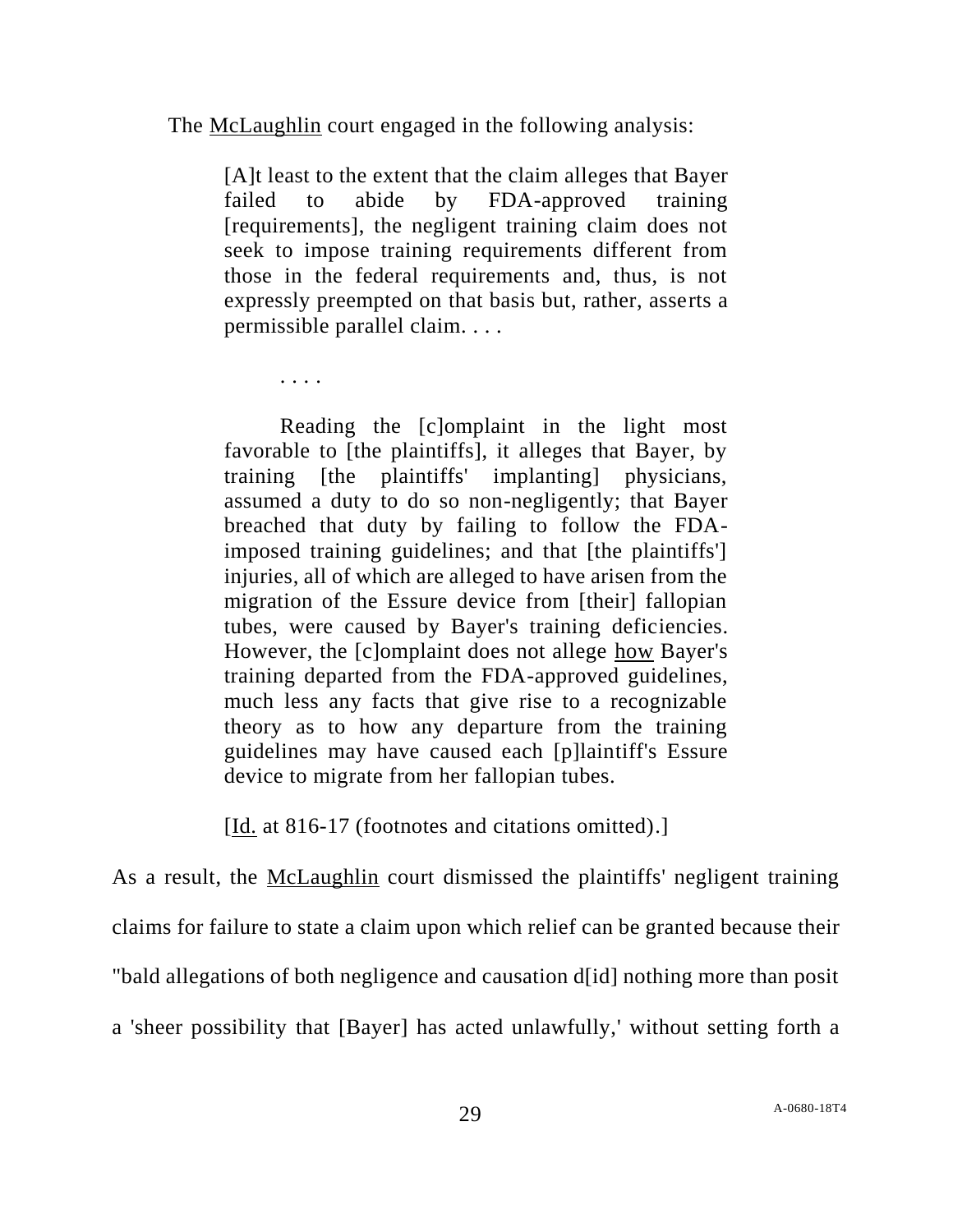plausible claim of negligent training." Id. at 817-18 (alteration in original) (quoting Ashcroft v. Iqbal, 556 U.S. 662, 678 (2009)).

Here, plaintiff's entire negligent training allegation is contained in paragraph forty of the complaint:

> [Bayer] negligently failed to properly and/or adequately train implanting health care providers on how to use the Essure device and hysteroscopic equipment provided for the procedure, failed to ensure that ECTs were performed, failed to properly screen physicians who were not competent or qualified to use said Essure device and hysteroscopic equipment and created an unreasonably dangerous plan of distribution at the expense of Plaintiff's health and well-being.

Because plaintiff's negligent training claim is so insufficiently pleaded, we are prevented from determining whether it is based upon any non-preempted claim for relief. Id. at 818. Plaintiff does not allege Bayer's training departed from the FDA-approved guidelines, much less how it departed from the guidelines. Nor does she posit any theory as to how the allegedly negligent training caused plaintiff's injury. For these reasons, the negligent training claim was properly dismissed.

# 3. Manufacturing Defect

Lastly, even when read indulgently, plaintiff's complaint claim for "strict liability," which we construe as a manufacturing defect claim, did not assert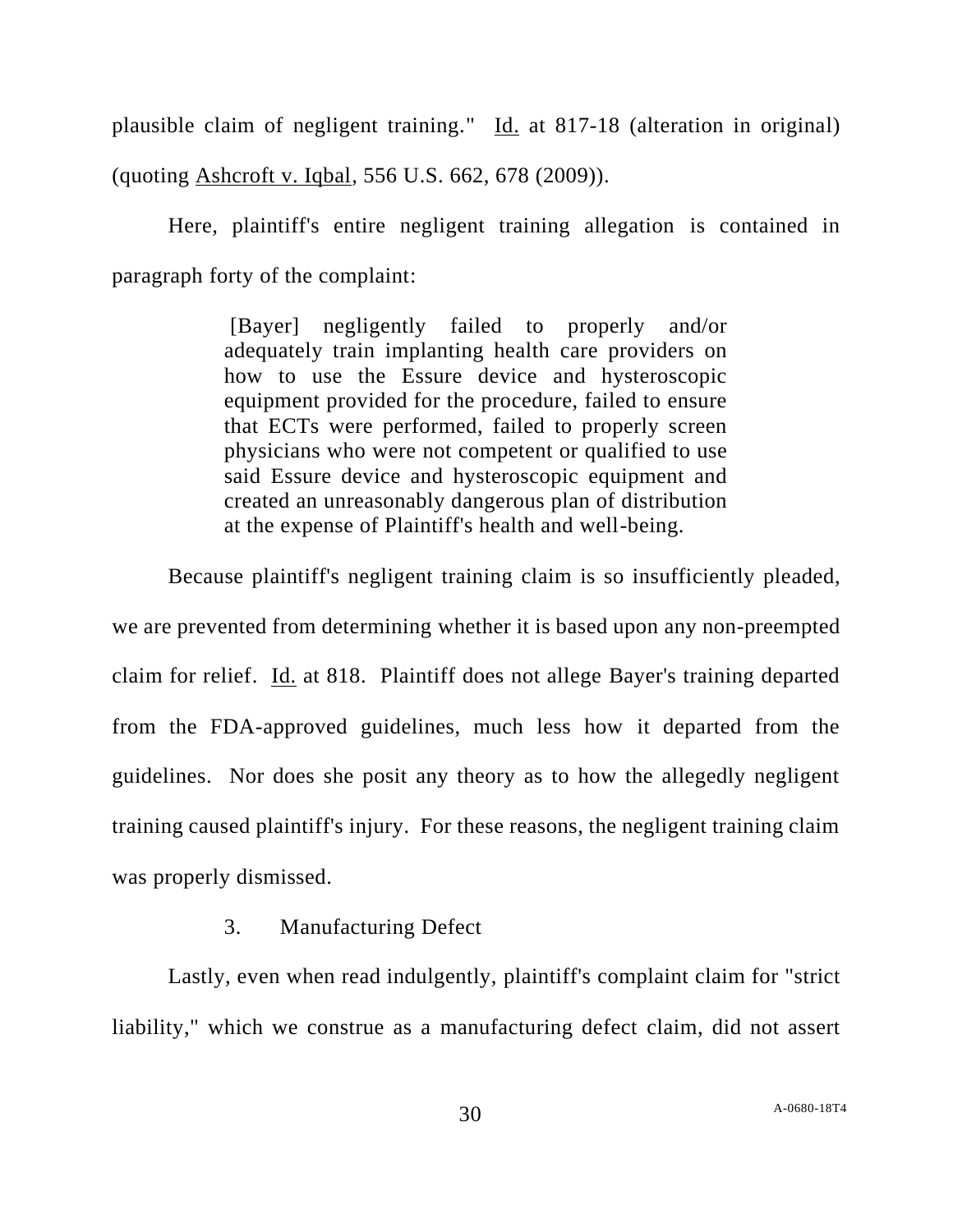sufficient facts or a cognizable theory of liability to survive defendants' motion

to dismiss.

Manufacturers of PMA devices are:

required to follow the design controls process as enumerated in 21 C.F.R. § 820.30. In addition to design controls, the manufacturer must also comply with manufacturing controls outlined at 21 C.F.R. §  $814.20(b)(4)$  and § 820. These controls require the manufacturer to submit to the FDA a complete description of the methods used in, and the facilities and controls used for, the manufacture, processing, packing, storage, and where appropriate, installation of the device.

[Cornett, 414 N.J. Super. at 386.]

A plaintiff's manufacturing defect claim that alleges the PMA device was "adulterated due to failure to comply with federal regulations" is "not preempted because a jury could find the defendants breached their duty of care to the plaintiff and that the product was unreasonably dangerous without imposing different or additional requirements." Id. at 398 (citing Hofts v. Howmedica Osteonics Corp., 597 F. Supp. 2d 830, 836-37 (S.D. Ind. 2009)).

Plaintiff's complaint states:

55. The Essure devices manufactured, sold, promoted and/or distributed by [Bayer] were, at the time they left [the] control of [Bayer], defective products, unreasonably dangerous for use, which were not fit, suitable and/or safe for their intended use of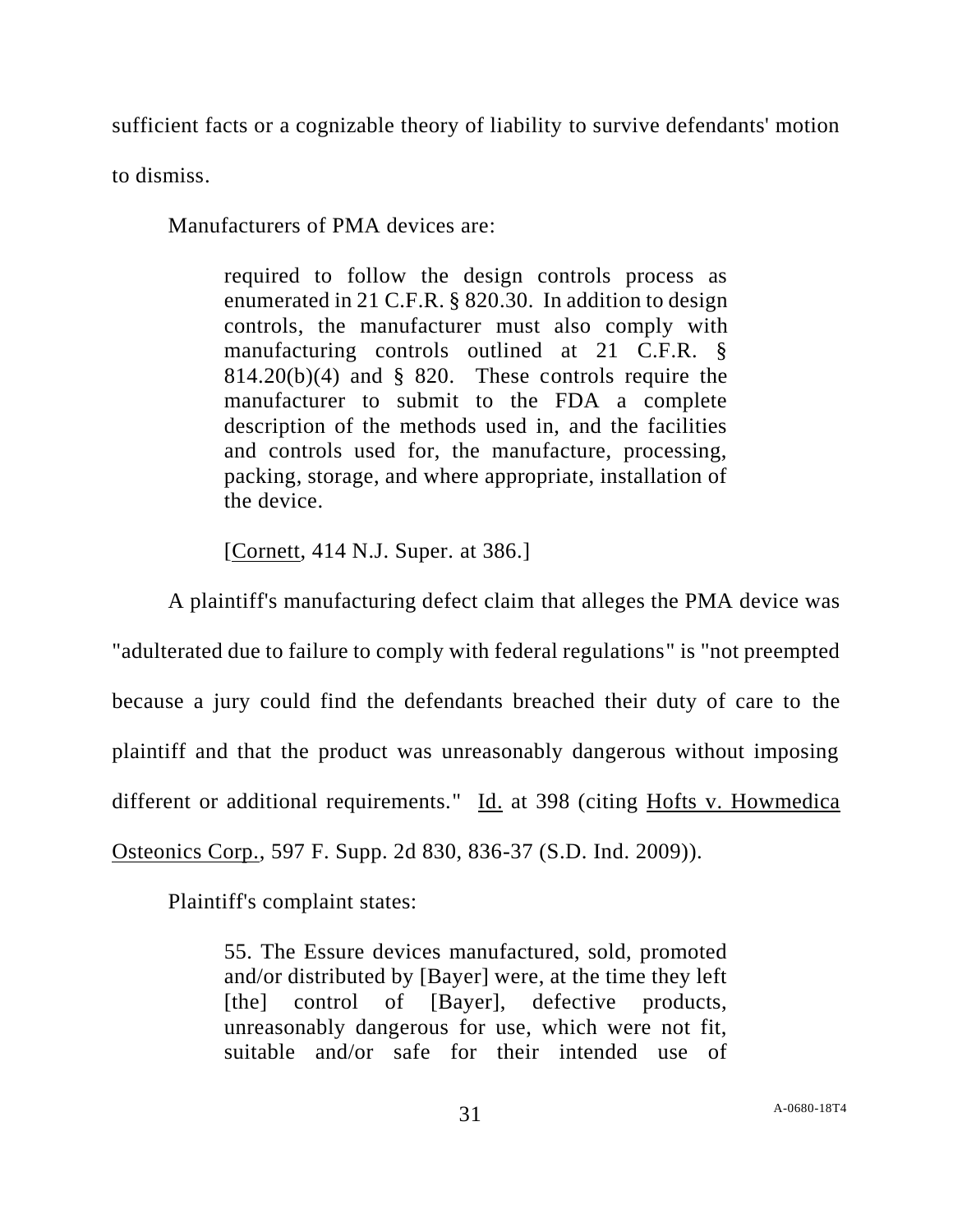contraception in otherwise healthy women resulting in the injuries and damages to plaintiffs as stated above.

56. Plaintiff used the Essure device in the way [Bayer] intended it to be used and in a manner which was reasonably foreseeable by [Bayer].

57. Plaintiff's injuries and reliance upon [Bayer's] misrepresentations and expertise were reasonably foreseeable by [Bayer].

58. [Bayer] failed to warn Plaintiff of the risks inherent in the insertion and function of the Essure device.

59. Plaintiffs therefore rely upon the doctrine of strict liability in tort against [Bayer].

60. [Bayer is] strictly liable for plaintiff['s] injuries and loss pursuant to [the PLA].

61. As the direct result of [Bayer's] conduct, [p]laintiff suffered severe and permanent injuries. As a consequence thereof, she has suffered great pain, disability and mental anguish, and because of the permanency of said injuries she will continue to suffer in the future; moreover, she has suffered other injuries to [p]laintiff's danger and detriment.

As with her negligent training claim, plaintiff fails to adequately state a manufacturing defect claim. Plaintiff does not allege Bayer's manufacturing process departed from the FDA-approved process, much less how it departed from the approved process. In that regard, noticeably absent from the complaint and plaintiff's opposing papers are any facts or allegations that the Essure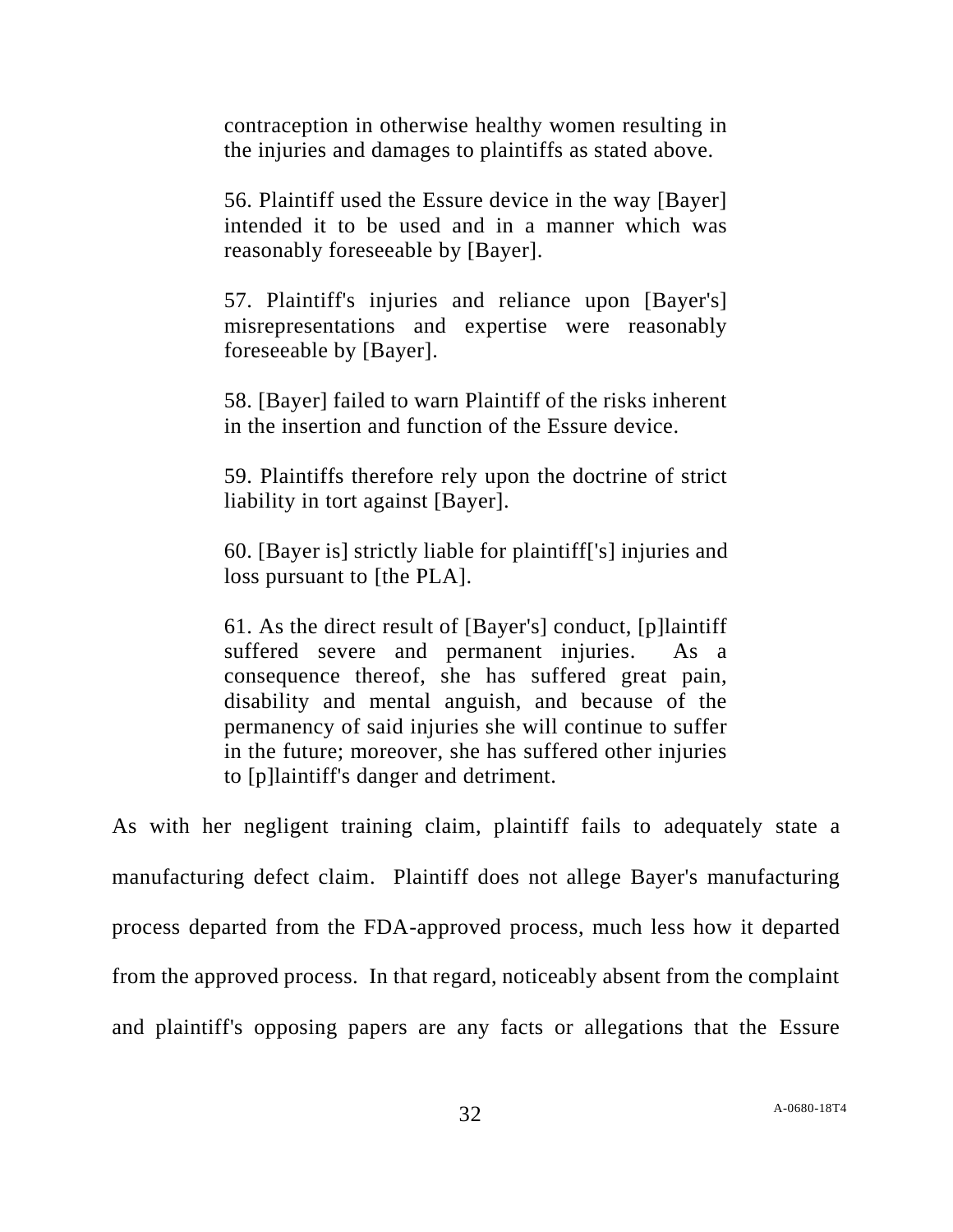implanted deviated from the design approved by the FDA. Nor does she posit any theory as to how the allegedly defective manufacturing process caused her injury. During oral argument before this court, plaintiff conceded that she had no additional facts she could plead in support of her claims if she were permitted to file an amended complaint. Given these circumstances, plaintiff's manufacturing defect claim, comprised of mere bald assertions, was properly dismissed.

#### VI.

In sum, the dismissal of plaintiff's complaint with prejudice is affirmed. Plaintiff's claims for negligence (other than negligent training), breach of implied warranties, fraud and misrepresentation, strict liability, and violations of the CFA, are subsumed by the PLA. Cornett, 414 N.J. Super. at 404. Plaintiff's claims for negligent training, breach of express warranties, and failure to warn were properly dismissed due to plaintiff's failure to satisfy the "stricter pleading requirements" applicable to claims for harm allegedly caused by PMA devices. Cornett, 211 N.J. at 388. Plaintiff's claim for manufacturing defect amounts to nothing more than an insufficient, factually unsupported, conclusory allegation. During oral argument before this court, plaintiff acknowledged that no additional facts would be added if she were permitted to file an amended